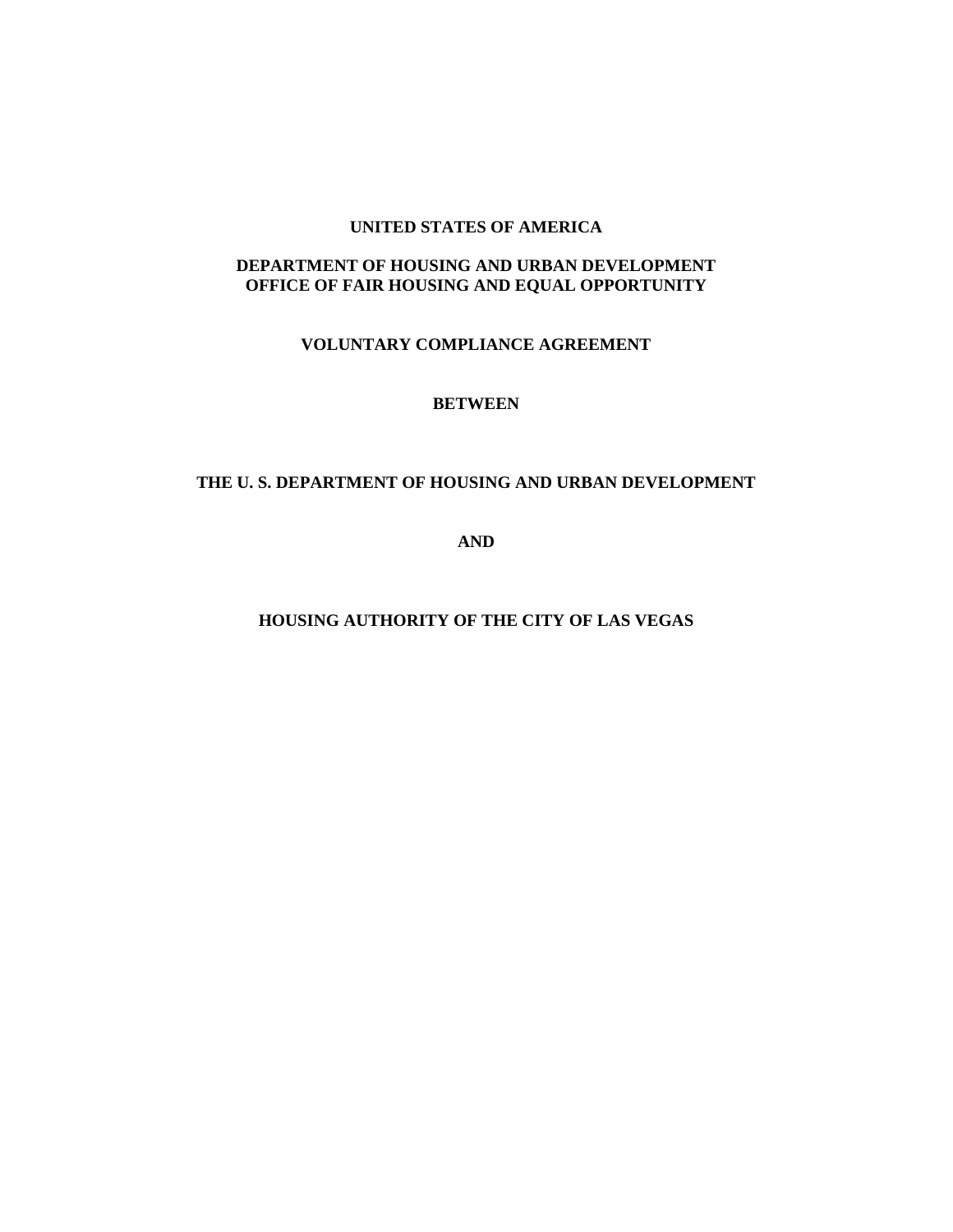# **HOUSING AUTHORITY OF THE CITY OF LAS VEGAS**

# **VOLUNTARY COMPLIANCE AGREEMENT**

# **INDEX**

# **Page(s):**

| I.    |                  |                                                                      |  |
|-------|------------------|----------------------------------------------------------------------|--|
| Π.    |                  |                                                                      |  |
| III.  |                  |                                                                      |  |
| IV.   |                  |                                                                      |  |
|       | А.               | Voluntary Compliance Agreement Administrator 9-10                    |  |
|       | <b>B.</b>        |                                                                      |  |
|       |                  | 1.a. Scattered Site Inventory & Occupancy Report10-11                |  |
|       |                  | 1.b. Offers, Acceptance, Transfer, Eviction, Refusals, Rejections 11 |  |
|       |                  | 1.c. Affirmative Fair Housing Marketing Efforts11-12                 |  |
|       | $\overline{C}$ . | Provision of Services to Individuals who are LEP12-13                |  |
|       | D.               |                                                                      |  |
|       | Е.               | Replacement of Housing Located in Non-Impacted Areas14               |  |
|       | F.               |                                                                      |  |
|       | G.               |                                                                      |  |
|       |                  |                                                                      |  |
|       |                  |                                                                      |  |
|       |                  |                                                                      |  |
|       |                  | 4. Status Report for UFAS-Accessible Units 17                        |  |
|       | Н.               |                                                                      |  |
|       |                  | 1. Non-Housing Program Accessibility Plan17-18                       |  |
|       |                  |                                                                      |  |
|       | I.               |                                                                      |  |
|       |                  | 1. Admissions & Continued Occupancy Policy (ACOP)19                  |  |
|       |                  |                                                                      |  |
|       |                  |                                                                      |  |
|       |                  |                                                                      |  |
|       |                  |                                                                      |  |
|       |                  |                                                                      |  |
|       |                  |                                                                      |  |
|       | J.               |                                                                      |  |
|       | K.               |                                                                      |  |
|       |                  |                                                                      |  |
|       |                  |                                                                      |  |
|       |                  |                                                                      |  |
|       |                  |                                                                      |  |
|       | L.               |                                                                      |  |
| V.    |                  |                                                                      |  |
| VI.   |                  |                                                                      |  |
| VII.  |                  |                                                                      |  |
| VIII. |                  |                                                                      |  |
| IX.   |                  |                                                                      |  |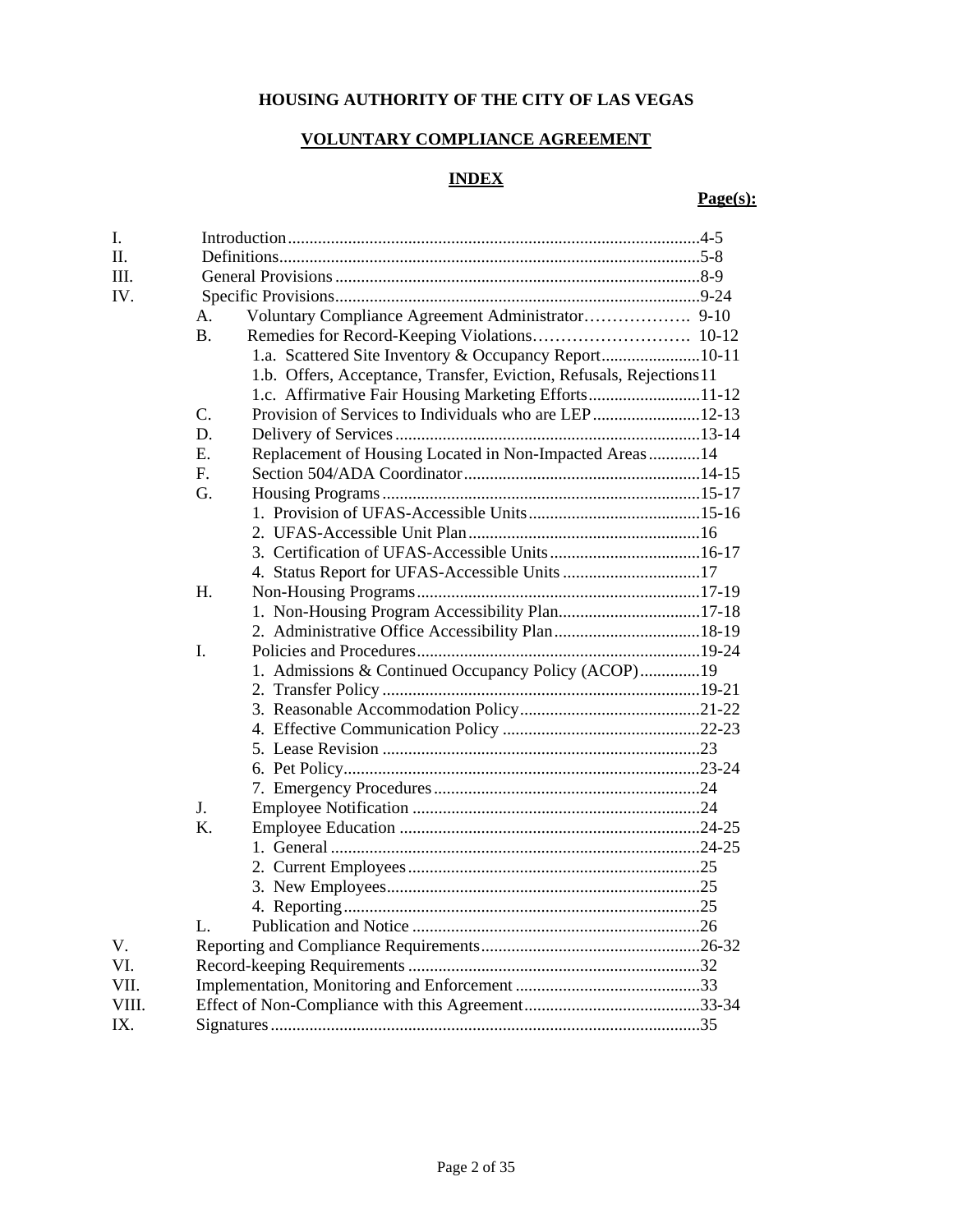### **HOUSING AUTHORITY OF THE CITY OF LAS VEGAS**

#### **VOLUNTARY COMPLIANCE AGREEMENT**

#### **LIST OF APPENDICES**

# **Appendix Description**

| A           | <b>HACLV</b> List of Properties                                                                           |
|-------------|-----------------------------------------------------------------------------------------------------------|
| B           | <b>Notice PIH 2003-31 (HA)</b>                                                                            |
| $\mathbf C$ | <b>Draft Reasonable Accommodation Policy</b>                                                              |
| D           | <b>Draft Effective Communication Policy</b>                                                               |
| E           | <b>Draft Emergency Procedures</b>                                                                         |
| F           | Uniform Federal Accessibility Standards (UFAS) and ADA Standards for Accessible<br>Design (ADA Standards) |

The Reasonable Accommodation Policy, Effective Communication Policy and Emergency Procedures, attached as Appendix C, D and E to this Agreement, are draft Policies. HACLV will submit the final Reasonable Accommodation, Effective Communication and Emergency Procedures to HUD for review and approval. Following HUD approval, the final policies will be incorporated into the HACLV Admissions and Continued Occupancy Policy (ACOP).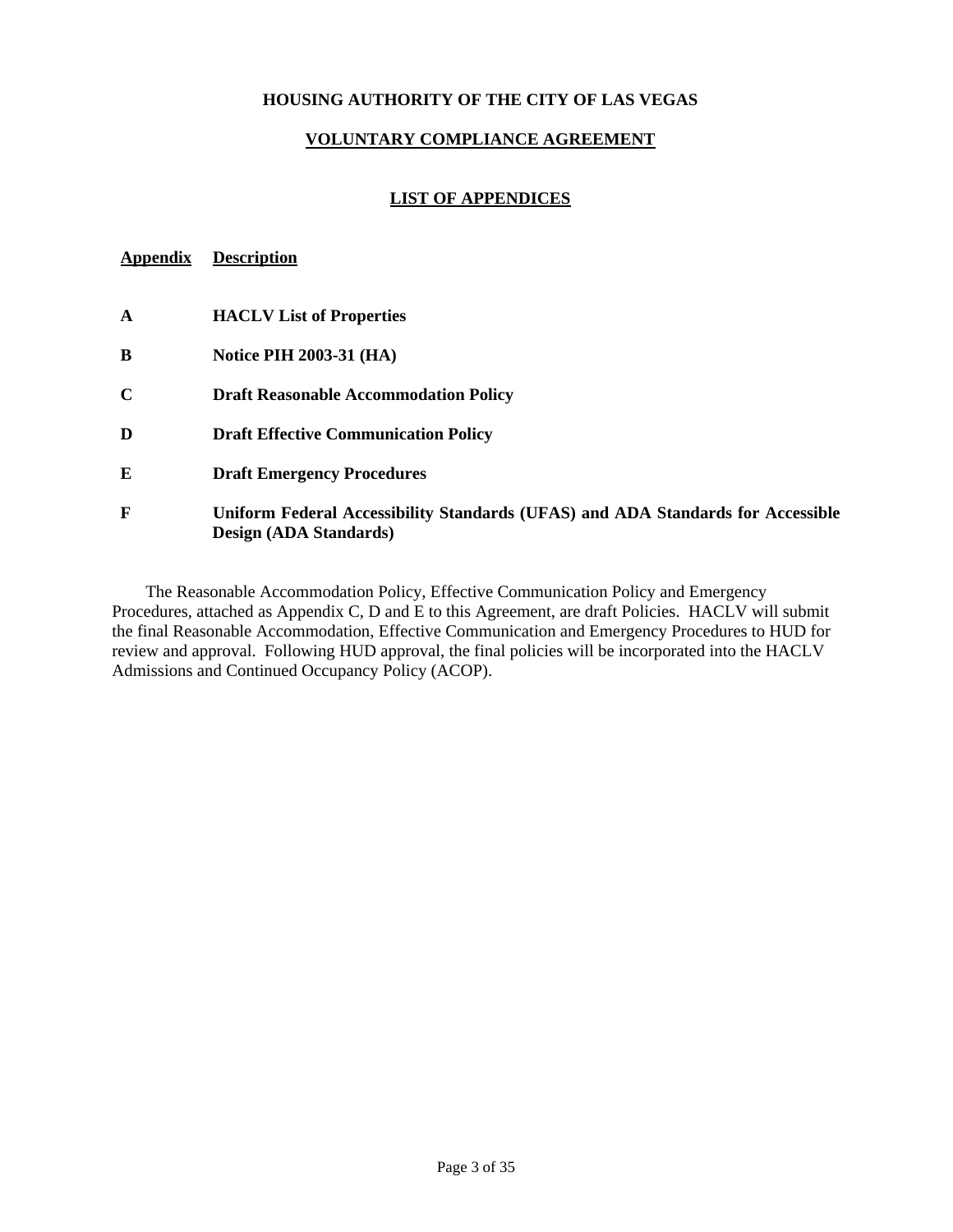#### **UNITED STATES OF AMERICA DEPARTMENT OF HOUSING AND URBAN DEVELOPMENT OFFICE OF FAIR HOUSING AND EQUAL OPPORTUNITY**

#### **VOLUNTARY COMPLIANCE AGREEMENT**

#### **BETWEEN**

#### **THE U. S. DEPARTMENT OF HOUSING AND URBAN DEVELOPMENT**

#### **AND**

#### **HOUSING AUTHORITY OF THE CITY OF LAS VEGAS**

#### **I. INTRODUCTION**

The Housing Authority of the City of Las Vegas (HACLV or the Authority) owns, operates, or controls a public housing program consisting of housing and non-housing programs that includes, but is not limited to, common entrances, management offices, laundry rooms, common areas, corridors, hallways, elevators, community programs and day care facilities. *See* HACLV's List of Properties, attached as **Appendix A**. HACLV receives various Federal funds to operate, maintain, and make capital improvements to these projects. The U.S. Department of Housing and Urban Development (HUD or the Department) has funded the HACLV's projects, in part, through the provision of operating subsidies, capital funding (including the Comprehensive Grant Program (CGP), the Comprehensive Improvement Assistance Program (CIAP), Capital Fund Program, Public Housing Drug Elimination Program (PHDEP), and the HOPE VI revitalization grants).

The HACLV is subject to Federal civil rights laws and regulations. *See* Section 504 of the Rehabilitation Act of [1](#page-3-0)973 (Section 504)<sup>1</sup>; Title II of the Americans with Disabilities Act of 1990  $(ADA)^2$ [;](#page-3-2) the Fair Housing Act of 1968, as amended (Fair Housing Act)<sup>3</sup>; the Architectural Barriers Act of 1968<sup>[4](#page-3-3)</sup>, Title VI of the Civil Rights Act of 1964 (Title VI)<sup>[5](#page-3-4)</sup>, Section 109 of Title I of the Housing and Community Development Act of 1974 (Section 109)<sup>6</sup>, and the respective implementing regulations for each Act. *See also* HUD's implementing regulations at 24 C.F.R. §§ 960.103 and 982.53, as well as the relevant contractual provisions of the HACLV's Annual Contributions Contract (ACC) with HUD.

<sup>&</sup>lt;u>1</u> <sup>1</sup> 29 U.S.C. § 794; 24 C.F.R. Part 8

<span id="page-3-1"></span><span id="page-3-0"></span><sup>&</sup>lt;sup>2</sup> 42 U.S.C. §§ 12101 <u>et seq</u>.

<span id="page-3-2"></span> $\begin{array}{r}\n 3 \quad 42 \text{ U.S.C. } \$\$ \ 3601-20; \ 24 \text{ C.F.R. Part } 100 \\
 4 \quad 42 \text{ U.S.C. } \$\$ \ 4151-4157\n\end{array}$ 

<span id="page-3-3"></span>

<span id="page-3-5"></span>

<span id="page-3-4"></span><sup>&</sup>lt;sup>5</sup> 42 U.S.C. §§ 2001d <u>et seq.</u>; 24 C.F.R. Part 1<br><sup>6</sup> 42 U.S.C. §§ 5301 <u>et seq.</u>; 24 C.F.R. §§ 570.601 and 570.602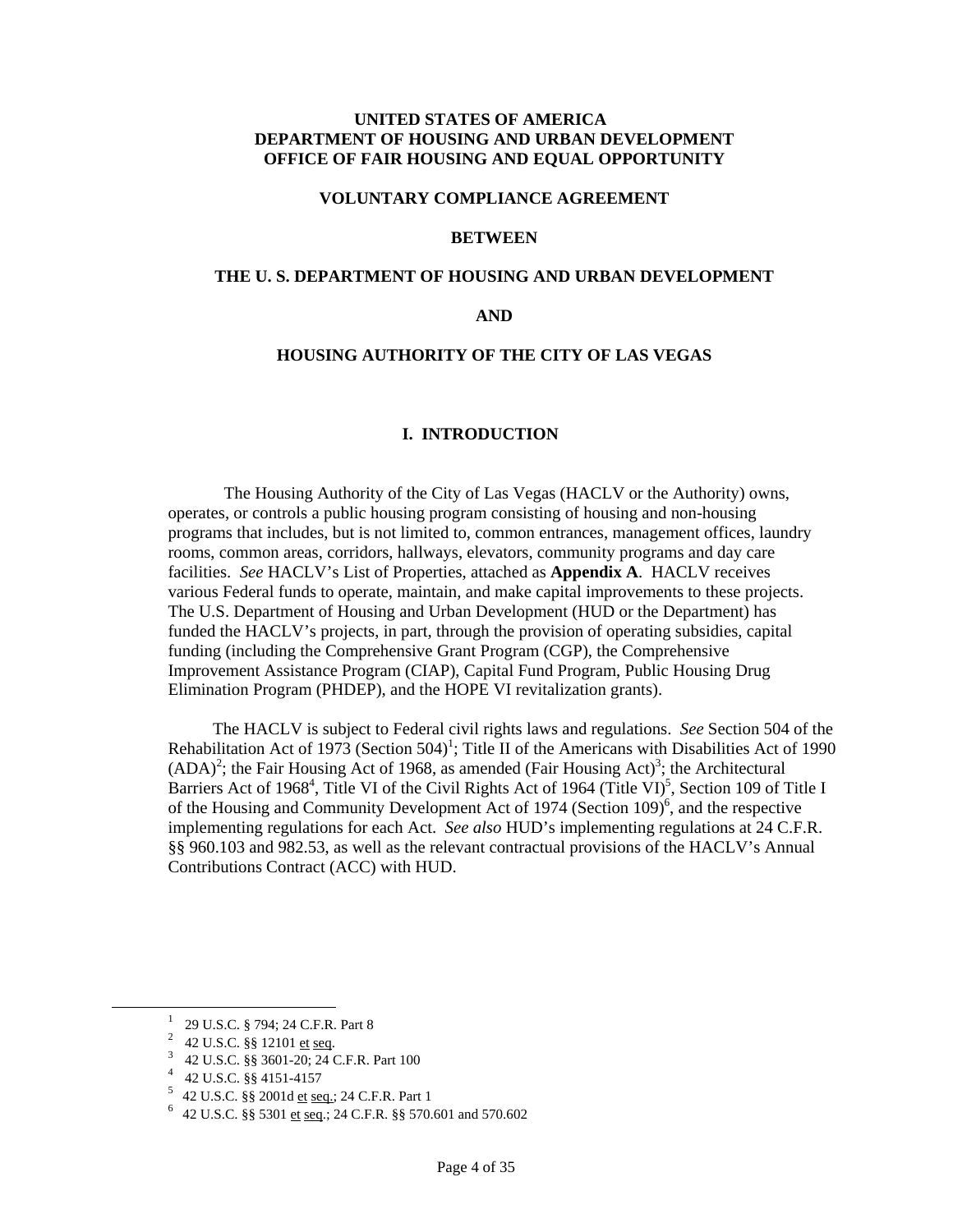During the week of January 26-31, 2004, the Department conducted a compliance review under the authorities of Title VI, Section 504 and Title II of the ADA. The Department reviewed HACLV's programs, services and activities. The Department's review included a review of HACLV's application and admissions process; tenant selection and assignment; maintenance services; the designated accessible housing units, including common areas; and, housing and nonhousing programs and activities. In addition, the Department conducted an accessibility review of the HACLV's Executive Office located at 340 North 11<sup>th</sup> Street; and, HACLV's Housing Programs Office located at 420 North  $10<sup>th</sup>$  Street, Las Vegas, Nevada. The Department's review also included the examination of resident waiting lists, resident applications, maintenance requests, security services and reasonable accommodation requests. In addition, the Department reviewed HACLV's current policies and procedures, including HACLV's Admissions and Continued Occupancy Policy (ACOP 2003), the Reasonable Accommodation, Transfer and Occupancy Policies. Finally, the Department conducted interviews with HACLV residents and staff.

HUD's review revealed deficiencies related to maintenance and security services, record keeping, the physical accessibility of the common areas and individual housing units, as well as deficiencies in HACLV's current policies and procedures. On April 21, 2004, the Department issued its preliminary Letter of Findings of Non-Compliance (LOF) with Title VI, Section 504 and Title II of the ADA.

The HACLV agrees to enter into this Voluntary Compliance Agreement ("Agreement" or "VCA") in order to address the issues raised in the Department's preliminary LOF; and, in order to comply with its responsibilities under Title VI, Section 504, Title II of the ADA, the Fair Housing Act, the Architectural Barriers Act, and their respective implementing regulations.

#### **II. DEFINITIONS**

Accessible – When used with respect to the design, construction, or alteration of housing and non-housing programs, "accessible" means that the program or portion of the program when designed, constructed, altered or adapted, can be approached, entered, and used by individuals with disabilities, including individuals with mobility disabilities and individuals who use wheelchairs. A program that is designed, constructed, altered or adapted to be in compliance with the Uniform Federal Accessibility Standards (UFAS), *See* 24 C.F.R. §§ 8.3, 8.32, Appendix A to 24 C.F.R. § 40, and, where applicable, the Americans with Disabilities Act Standards for Accessible Design (ADA Standards), Appendix A to 28 C.F.R. § 36, meets the minimum standards for compliance and is accessible. In addition, covered multifamily dwellings built for first occupancy after March 13, 1991, shall also be designed and construction to comply with the Fair Housing Act, *See* 24 C.F.R. § 100.205. *See also* **Appendix F** for the UFAS and ADA Accessibility Standards.

Accessible Route – A continuous, unobstructed UFAS-compliant path as prescribed in 24 C.F.R. §§ 8.3 and 8.32; 28 C.F.R. § 35.151; and, UFAS § 4.3. (*See* definition of "Dwelling Unit" and "Non-Housing Programs".)

Adaptable – The ability of certain elements of an otherwise accessible dwelling unit such as kitchen counters, sinks and grab bars, to be added to, raised, lowered, or otherwise altered, to accommodate the needs of persons with disabilities or to accommodate the needs of persons with different types or degrees of disability. *See* 24 C.F.R. § 8.3.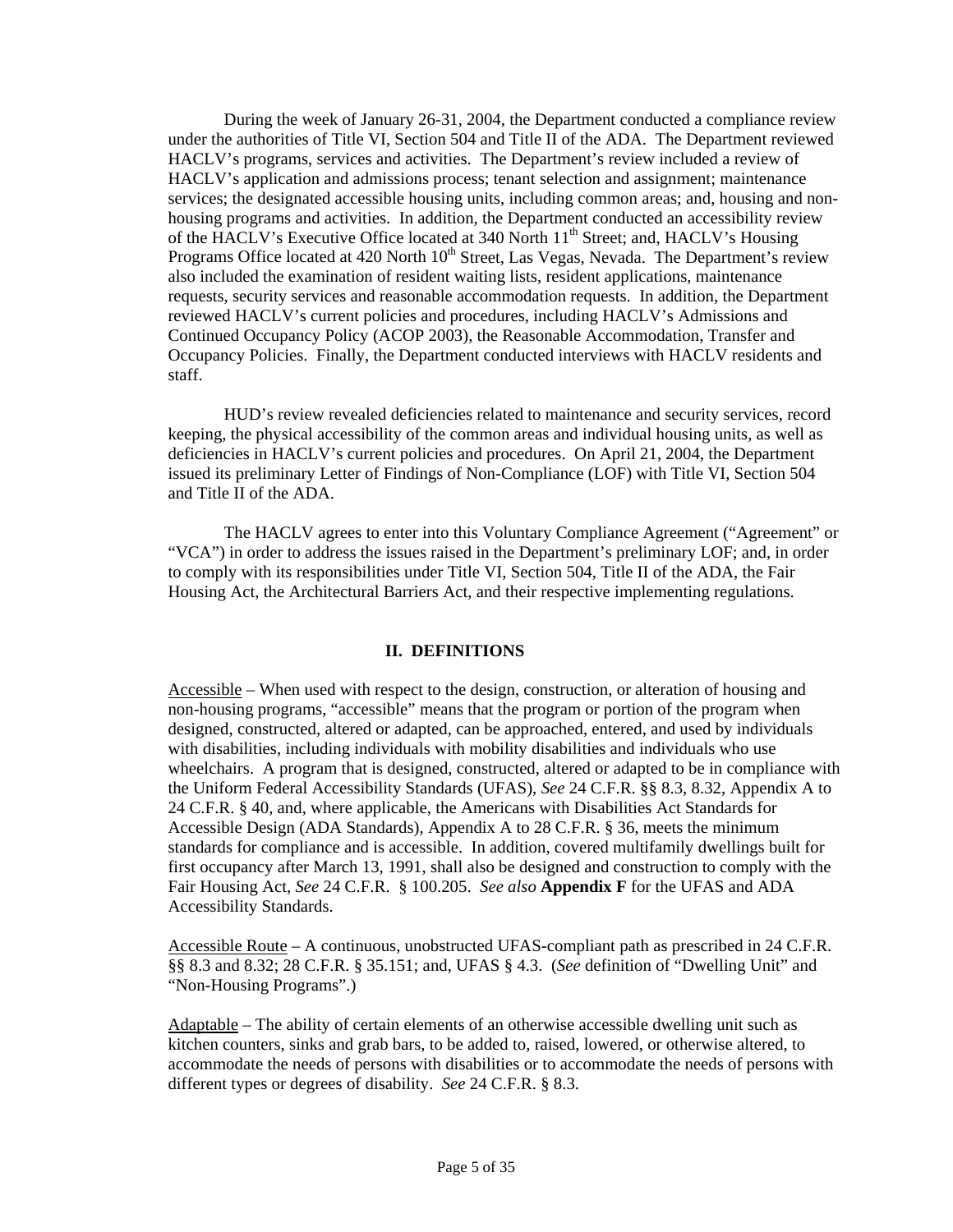Administrative Offices – The HACLV's Executive Office located at 340 N. 11th Street and HACLV's Housing Programs Office located at 420 N. 10th Street, Las Vegas, Nevada.

Alterations – Any change in a facility or its permanent fixtures or equipment, including remodeling, renovation, rehabilitation, reconstruction, changes or rearrangement in structural parts and extraordinary repairs. *See* 24 C.F.R. § 8.3.

Assistance Animal – An animal that is needed as a reasonable accommodation for persons with disabilities. An assistance animal is not considered a pet and thus, is not subject to HACLV's Pet Policies. Assistance animals are animals that work, provide assistance, or perform tasks for the benefit of a person with a disability; or animals that provide emotional support that alleviate one or more identified symptoms or effects of a person's disability.

Auxiliary Aids – Services that enable persons with impaired sensory, manual, or speaking skills to have an equal opportunity to participate in, and enjoy the benefits of, programs or activities receiving Federal financial assistance. The type of auxiliary aid or service necessary to ensure effective communication will vary in accordance with the length and complexity of the communication involved. *See* 24 C.F.R. § 8.3.

Census Block Group - A cluster of census blocks having the same first digit of their four digit identifying numbers within a census tract. For example, census block group 3 (BG3) within a census tract includes all blocks numbered from 3000 to 3999. Block groups generally contain between 600 and 3,000 people, with an optimum size of 1,500 people.

Development – The whole of one or more HACLV-owned residential structures and appurtenant structures, equipment, roads, walks and parking lots that are covered by a single contract for Federal financial assistance or application for assistance; or are treated as a whole for processing purposes, whether or not located on a common site.

Dwelling Unit – A single unit of residence that provides a kitchen or food preparation area, in addition to rooms and spaces for living, bathing, and sleeping.

Effective Date **-** The effective date of this Agreement is the date of the last signature in Section IX.

Emergency Transfers – Transfers required as a result of hazardous unit conditions; for victims of hate crimes and/or other criminal threats to the resident family; for residents with a medical or disability-related need for an accessible unit, a unit with accessible features and/or who require a transfer as a reasonable accommodation.

Impacted Area - An area of minority concentration where:

- i. The percentage of persons of a particular racial (American Indian or Alaska Native; Asian; Black or African American; Native Hawaiian or other Pacific Islander and White) or ethnic minority (Hispanic or Latino; Not Hispanic or Latino) in a Census Block Group, is at least twenty (20) percentage points higher than that racial or ethnic minority's percentage in the City of Las Vegas as a whole; or,
- ii. The total percentage of all minority persons in a census block group is at least twenty (20) percentage points higher than the total percentage of minorities in the City of Las Vegas as a whole; or,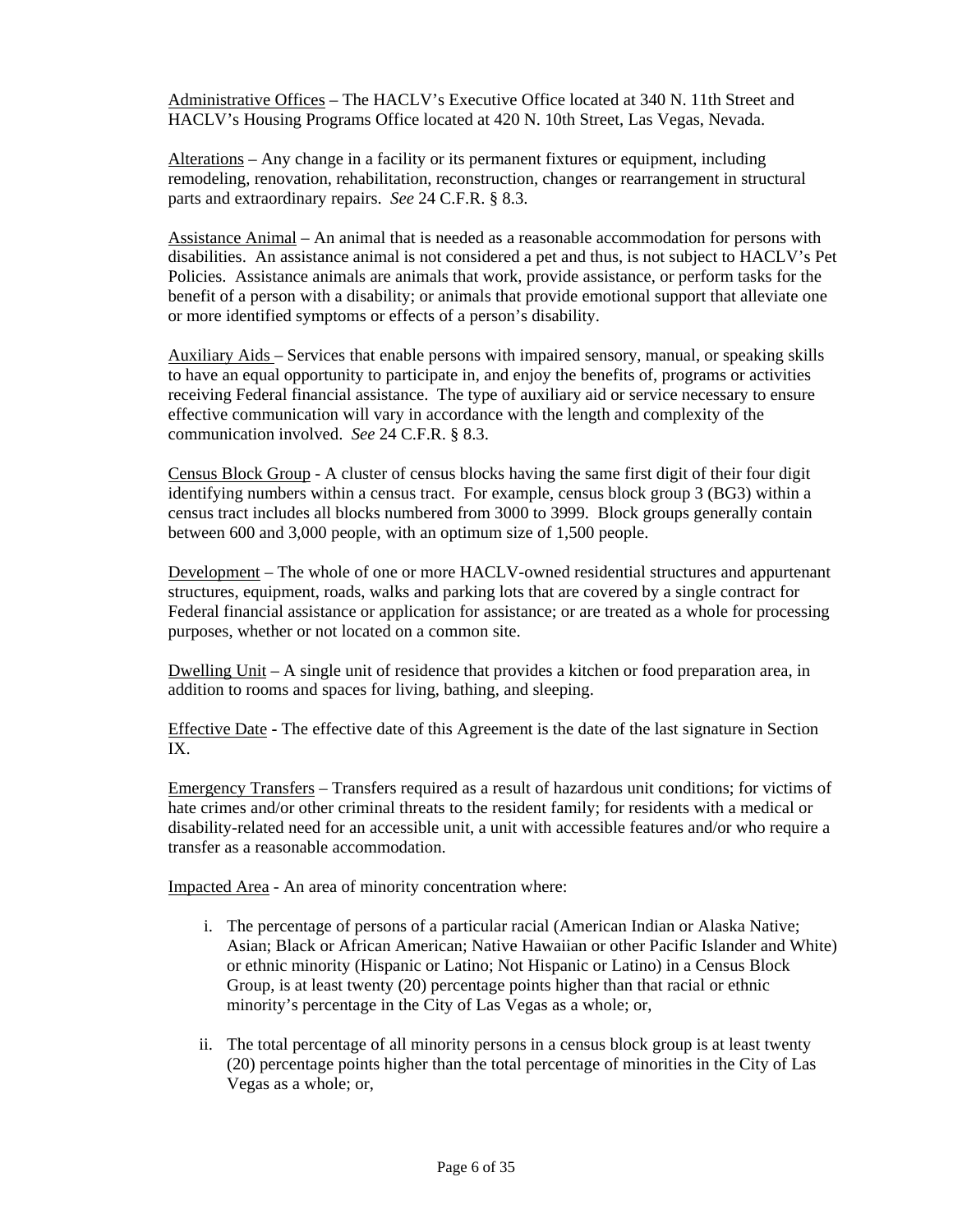iii. The census block group's total percentage of racial and ethnic minorities exceeds fifty percent (50%).

Limited English Proficient (LEP) - Individuals who are Limited English Proficient (LEP) are persons who do not speak English as their primary language and who have a limited ability to read, write, speak or understand English.

HACLV – The officers, directors, agents (including contractors), private management agents/companies, employees and successors or assigns of the Housing Authority of the City of Las Vegas.

Non-Housing Programs - All or any HACLV-owned portions of buildings, structures, sites, complexes, equipment, rolling stock or other conveyances, roads, walks, passageways, parking lots, or other real or personal property including the site where the building, property, or structure is located. A Non-Housing Program includes, but is not limited to, common areas, entrances, elevators, the HACLV on-site offices (excluding HACLV's Executive Office located at 340 N. 11th Street and HACLV's Housing Programs Office located at 420 N. 10th Street, Las Vegas, Nevada, which are defined separately as "Administrative Offices"), community centers (including restrooms), day care facilities (including restrooms), corridors, hallways, meeting rooms, recreation rooms, senior citizen centers (including restrooms), social service offices, mail delivery, laundry rooms/facilities and trash disposal. Furthermore, Non-Housing Programs include any aid, benefit or service provided by the HACLV, policies, administrative procedures, services, and non-tangible matters whose operation contribute to the application for housing, full enjoyment of housing, and full participation in HACLV's housing programs. To the extent that entrances, elevators, and common areas provide accessible routes and connect dwelling units and Non-Housing Programs, they fall within the provisions of this Agreement.

Non-Impacted Area - All census block groups that do not meet the definition of "Census Block Groups" located in impacted areas, as defined above.

Person With a Disability – For purposes of this Agreement, a person with a disability is any person who has a physical or mental impairment that substantially limits one or more major life activities such as caring for oneself, manual tasks, walking, seeing, hearing, speaking, breathing or learning; has a record of such impairment; or, is regarded as having such an impairment. *See*  24 C.F.R. § 8.3.

Reasonable Accommodation – A reasonable accommodation is a change, modification, alteration, or adaptation in a policy, procedure, practice, program, facility or unit that provides a person with a disability the opportunity to participate in, or benefit from, a program (housing or non-housing), service or activity.

Scattered Site Unit – Scattered site units in HACLV's Homeownership and Public Housing Rental Program as reflected in Appendix A to this Agreement.

Structural Impracticability – Changes having little likelihood of being accomplished without removing or altering a load-bearing structural member and/or incurring an increased cost of fifty percent (50%) or more of the value of the element of the building or facility involved. *See* UFAS § 3.5.

Total Housing Units – The total number of public housing units published in HUD's Public and Indian Housing Information Center (PIC) as of June 2004 and as reflected in Appendix A.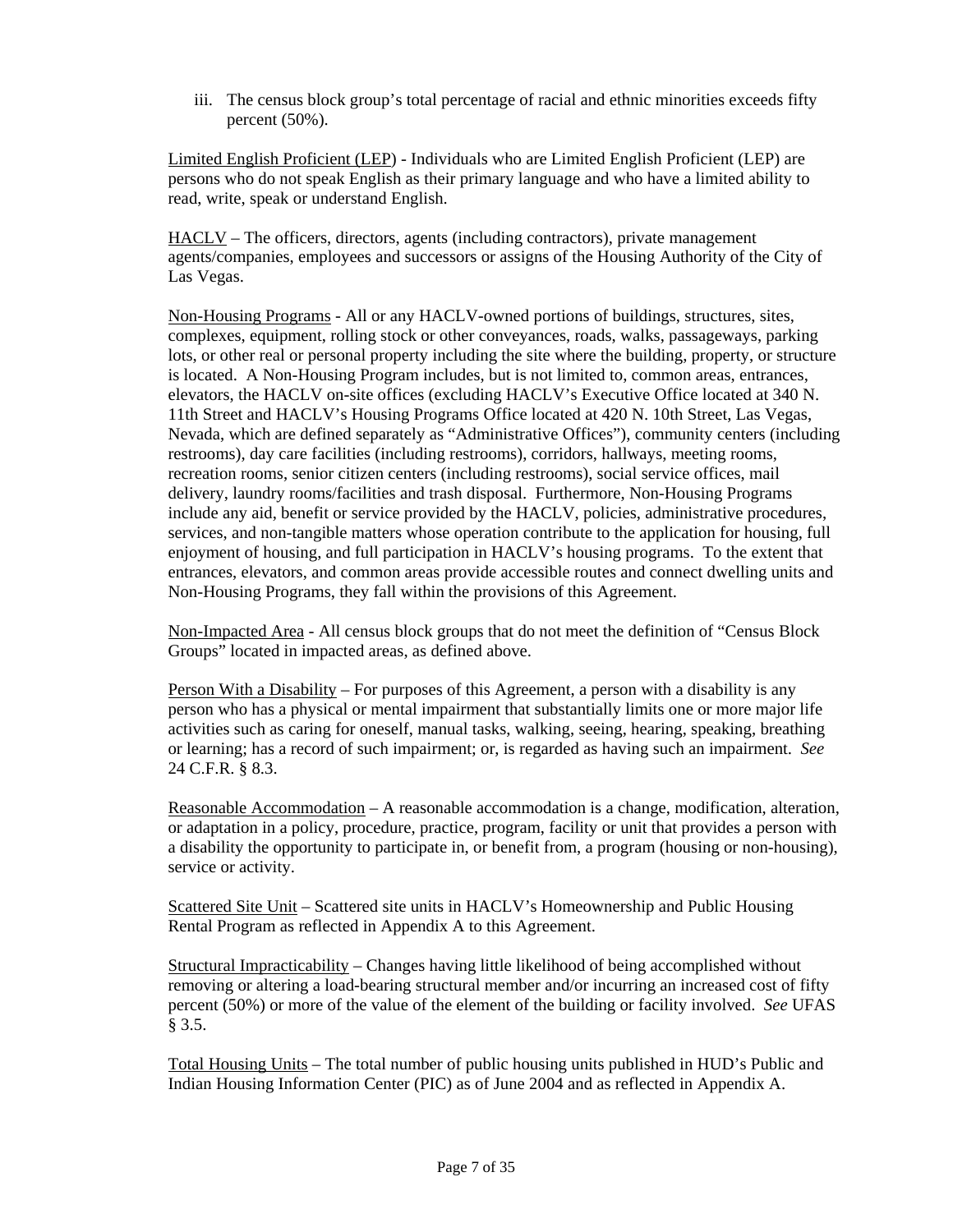UFAS – Effective July 11, 1988, the design, construction, or alteration of buildings in conformance with §§ 3-8 of the Uniform Federal Accessibility Standards (UFAS) shall be deemed to comply with the requirements of 24 C.F.R. §§ 8.21, 8.22, 8.23 and 8.25.

 UFAS-Accessible Unit – A dwelling unit that is designed, constructed, altered or adapted to comply with UFAS and is located on an Accessible Route, as defined in this Agreement. The unit can be approached, entered and used by individuals with disabilities, including individuals with mobility impairments and individuals who use wheelchairs, and located on an Accessible Route, as defined in this Agreement. In addition to the UFAS requirement at § 4.34(15)(c), all sleeping areas must be on an accessible route; and, when more than one bathroom is provided in a housing unit, additional bathrooms must be accessible, unless structural alterations are impractical or would create an undue financial and administrative burden. [*See* Notice PIH 2003- 31 (HA), issued November 26, 2003, attached as **Appendix B**.] The accompanying Non-Housing Programs must also be accessible unless the HACLV can demonstrate that the structural alterations needed to make the Non-Housing Programs accessible are structurally impracticable; or, would create an undue financial and administrative burden.

### **III. GENERAL PROVISIONS**

- A. This Voluntary Compliance Agreement applies to all Federally funded projects, related facilities, and programs or activities that the HACLV, its agents, successors, and assigns or beneficiaries own, control, operate or sponsor. This Agreement also applies to HACLV's public housing units in HOPE VI revitalization projects and their scattered site units.
- B. The effective date of this Agreement is the date of the last signature in Section IX. This Agreement shall be binding on all of the officers, trustees, directors, agents, employees, and successors or assigns of the HACLV and HUD. This Agreement shall remain in effect until the HACLV has satisfactorily completed the provisions set forth in this Agreement; or, no later than December 31, 2007, whichever is earlier.
- C. HACLV's Annual and Five Year Plans must be consistent with the requirements of this Agreement. HACLV shall amend those Plans as necessary in order to assure the adoption of the requirements of this Agreement, including policies with respect to tenant selection and assignment, the delivery of maintenance and security services, and planning and completion (including reservation of sufficient funding) of modifications to units, administrative offices and non-housing programs to provide accessibility for persons with disabilities.
- D. The Department may amend Section IV. G. (1)(a) of this Agreement if the Department determines pursuant to 24 C.F.R.  $\S$  8.22 (c) and 8.23 (b)(2) that the need of income eligible persons with disabilities in the City of Las Vegas for UFAS Accessible Units exceeds five percent (5%).
- E. This Agreement will serve as HACLV's Transition Plan with respect to and in compliance with the provisions of programs for persons with disabilities. *See* 24 C.F.R. §§ 8.21 (c)(4); 8.24 (d) and 8.25 (c).
- F. This Agreement does not increase or diminish the ability of any person or class of persons to exercise their rights under Section 109, Title VI, Section 504, the ADA, and/or the Fair Housing Act. This Agreement does not create any private right of action for any person or class of persons not a party to this Agreement.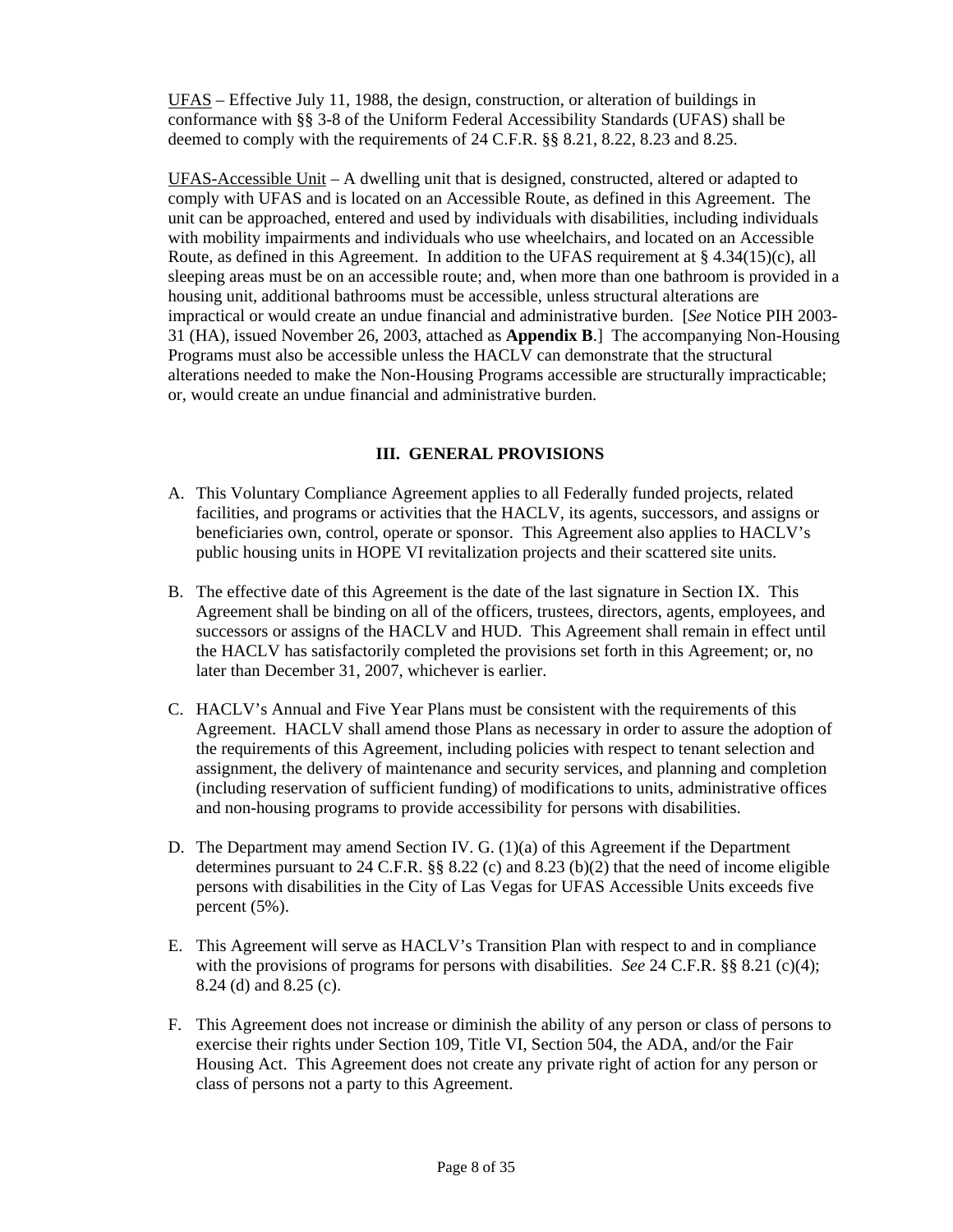- G. This Agreement does not affect the ability of HUD or HACLV to take action under appropriate statutory or regulatory authorities unrelated to issues covered by this VCA.
- H. Upon the effective date of this Agreement, this VCA is a public document. A copy of this Agreement shall be made available to any person for his/her review, in accordance with the law. The HACLV shall provide a copy of this Agreement to any person upon request. The HACLV shall also provide, within thirty (30) days of the effective date of this Agreement, a copy to each Manager and each duly elected Resident's Council or resident organization.
- I. The HACLV shall provide a copy of reporting data it generates to comply with this Agreement to any person, upon request, in accordance with HACLV's Freedom of Information Act and Privacy Act procedures. In no event will public disclosure include personally identifiable information regarding applicants or residents.
- J. Notwithstanding any notice or consultation requirements of this Agreement, HACLV shall comply with the notice and consultation requirements of HUD's Public Housing Agency Plan ("PHA Plan") regulation at 24 C.F.R. part 903.
- K. Except as set forth in Section VIII of this Agreement, to the extent that any prior HUD guidance (written or oral) in the form of waivers, administrative decisions, letters, opinions, or similar guidance regarding HACLV's obligations, responsibilities, or technical requirements under Section 109, Section 504, the ADA, the Architectural Barriers Act, UFAS, the Fair Housing Act and/or Title VI conflicts with this Agreement, this Agreement is the controlling document from the effective date of this Agreement.
- L. This Agreement does not supersede, or in any manner change the rights, obligations, and responsibilities of the parties under any and all court orders, or settlements of other controversies involving compliance with civil rights statutes.
- M. This Agreement does not affect any requirements for HACLV to comply with all requirements of Title VI, Section 504, the ADA and/or the Fair Housing Act not addressed in this Agreement.
- N. The HACLV shall hire or appoint appropriate personnel to oversee compliance with the provisions of this Agreement.
- O. This Agreement and the requirements herein are controlling in the event that a court orders the HACLV to provide a lesser number of units accessible to individuals with disabilities than the requirements stated in this Agreement, and HUD is not a party to the litigation.

# **IV. SPECIFIC PROVISIONS**

### **A. VOLUNTARY COMPLIANCE AGREEMENT ADMINISTRATOR**

1. Within ninety (90) days of the effective date of this Agreement, HACLV shall hire or appoint a Voluntary Compliance Agreement Administrator (VCA Administrator). In the interim, within thirty (30) days of the effective date of this Agreement, the HACLV will appoint an Acting VCA Administrator. The VCA Administrator will report directly to the Executive Director of the HACLV. The VCA Administrator will be responsible for coordinating all compliance activities under this Agreement and shall serve for the duration of the VCA.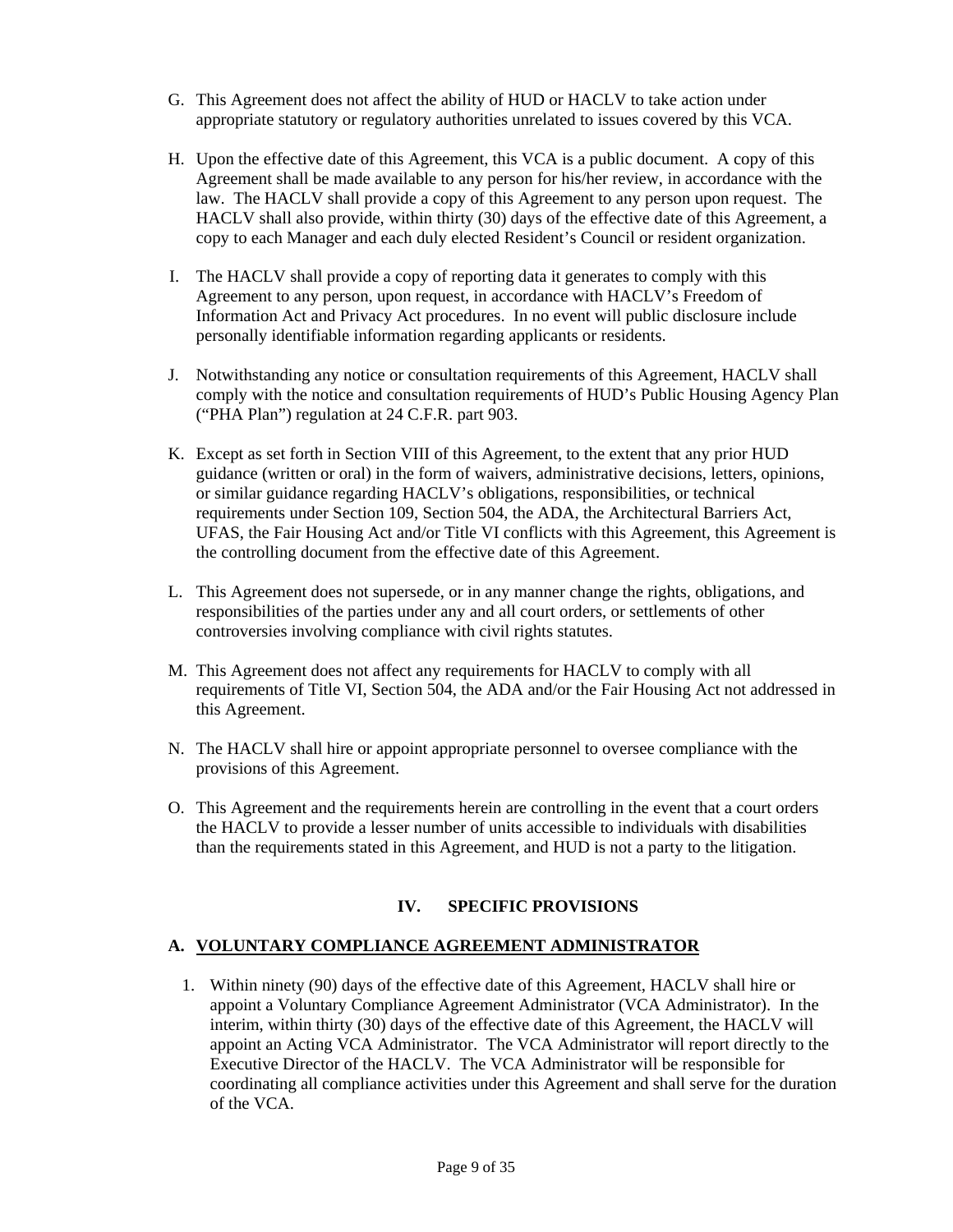- a. The VCA Administrator will be responsible for the following: (a) implementation of the provisions of this Agreement; (b) submission of all reports, plans and records as required by this Agreement; and, (c) coordination of the activities of the HACLV personnel who will assist the VCA Administrator in implementing this Agreement. The HACLV shall commit sufficient resources so that the VCA Administrator can successfully accomplish these objectives.
- b. In the event that the VCA Administrator resigns or is otherwise terminated prior to the expiration of this Agreement, the HACLV shall immediately designate an Acting VCA Administrator within fourteen (14) days of the resignation or termination of the VCA Administrator. Upon designation, HACLV shall provide HUD with the name of the individual selected to serve as the acting VCA Administrator.
- c. Within sixty (60) days of the termination or resignation of the VCA Administrator, HACLV shall select a new VCA Administrator. Upon designation, the HACLV shall provide HUD with written notice of the new VCA Administrator.

### **B. REMEDIES FOR RECORD-KEEPING VIOLATIONS:**

1. HACLV will take the following actions to correct the specific record-keeping violations as set forth in the Department's April 21, 2004 preliminary Letter of Findings:

#### a. **Scattered Site Inventory and Occupancy Report**

Within sixty (60) days of the effective date of this Agreement, HACLV will submit a draft comprehensive Scattered Site Inventory and Occupancy Report for HUD's review and approval. HUD will provide its approval, or comments, within thirty (30) days of receipt. The **Scattered Site Inventory and Occupancy Report** will be completed for each unit in HACLV's Scattered Site Inventory as of the effective date of this Agreement. HACLV will update this Report and submit the Report on a quarterly basis. The first Quarterly Report will be due on April 30, 2005; thereafter, Quarterly Reports will be due on July 31, 2005 and October 31, 2005, etc.

The **Scattered Site Inventory and Occupancy Report** will be in a format that includes all scattered site units included in HACLV's total inventory as of the effective date of this Agreement. The Report will include scattered site units that have been sold or otherwise dispossessed. The **Scattered Site Inventory and Occupancy Report** shall include the following:

- (i) unit address;
- (ii) census block group;
- (iii) number of bedrooms;
- (iv) name(s); previous address(es); race; ethnicity; dates of occupancy of each occupant of the scattered site unit from the date of original purchase or acquisition;
- (v) name(s); race; ethnicity of Family Self Sufficiency (FSS) participants;
- (vi) reason(s) the occupant(s) relocated to another unit, if known;
- (vii) if the occupant(s) moved to another HACLV development, the relocation date and address of the occupant's new unit;
- (viii) disability status of each occupant (including minors);
- (ix) date the unit was offered for sale;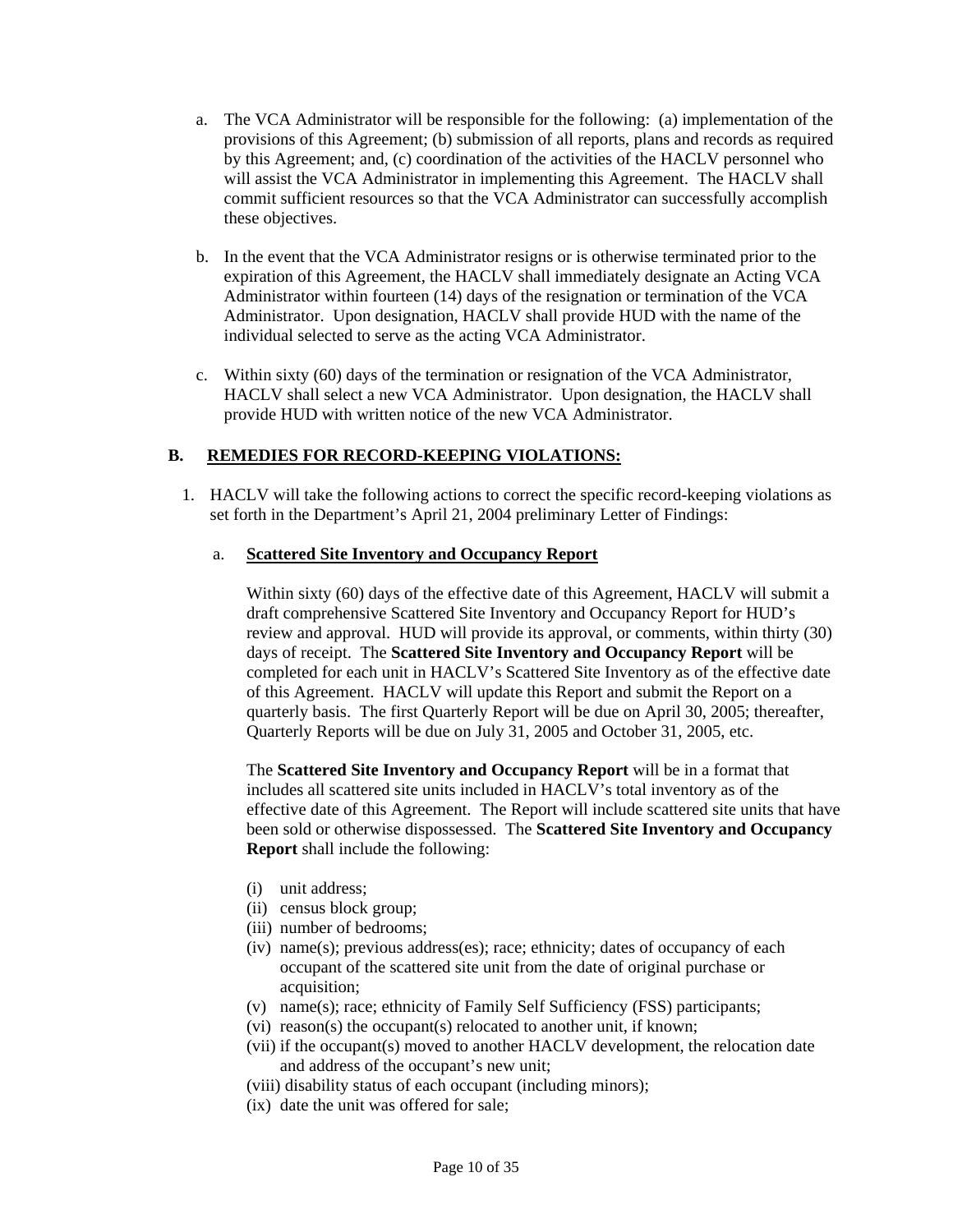- (x) sale date of the scattered site unit;
- (xi) sale price;
- (xii) race and ethnicity of purchaser;
- (xiii) applicant/resident status of purchaser (applicant/resident of public housing or Housing Choice Voucher Program);
- (xiv) City of Las Vegas residency status of occupant(s) and purchaser(s); and
- (xv) dated copies of test results for mold, radon and/or lead tests.

#### **b. Offers, Acceptance, Transfer, Evictions, Refusals and Rejections**

- (i) HACLV shall comply with the offer, acceptance, transfer, eviction, refusals and rejection procedures set forth in HACLV's ACOP, as amended by this Agreement;
- (ii) Within sixty (60) days of the effective date of this Agreement, the HACLV shall develop and submit, for HUD review and approval, a proposed quarterly reporting format on the following:
	- (1) unit offers;
	- (2) unit acceptances;
	- (3) unit refusals;
	- (4) applicant rejections;
	- (5) transfers; and,
	- (6) evictions.

(iii) These quarterly reports will include, by race, ethnicity, familial status and disability, the following:

- (1) date of applicant rejection;
- (2) date of application;
- (3) application preference(s);
- (4) date of unit offer;
- (5) date of unit acceptance;
- (6) date of unit refusal;
- (7) date of transfer;
- (8) date of eviction; and,
- (9) reason for move, if known.
- (iv) HACLV shall update these reports regularly and submit the reports on a quarterly basis;
- (v) FHEO will provide its approval, or comments, to the proposed reporting format within thirty (30) days of receipt. The first quarterly report will be due on April 30, 2005; thereafter, quarterly reports will be due on July 31, 2005; October 31, 2005, etc.

#### c. **Affirmative Fair Housing Marketing Efforts**

(i) Within sixty (60) days of the effective date of this Agreement, HACLV will submit an **Affirmative Fair Housing Marketing Plan** that outlines the actions that HACLV will take to market the scattered site units;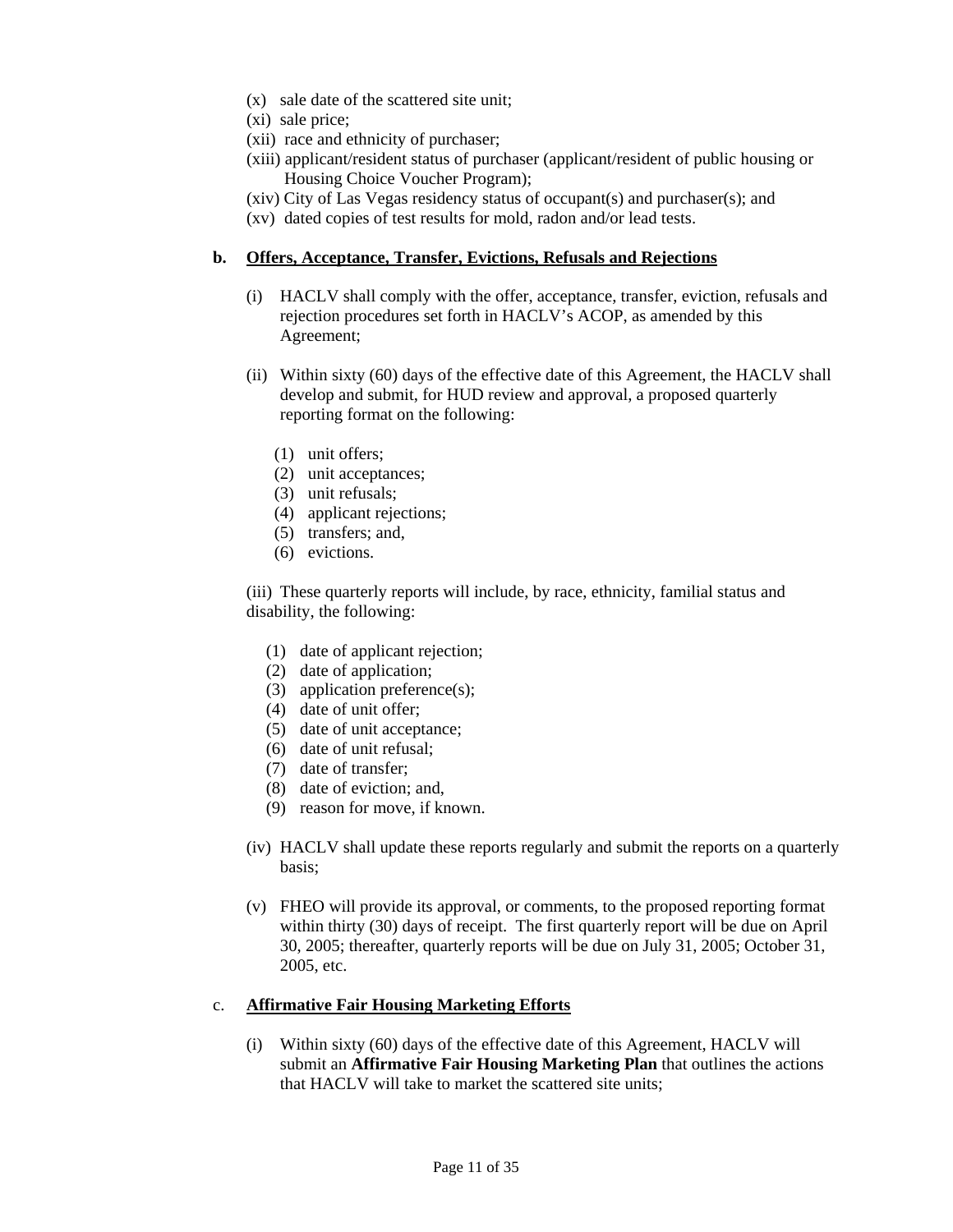- (ii) HUD will provide its approval, or comments, within thirty (30) days of receipt;
- (iii) HACLV will submit to HUD, on a quarterly basis, an **Affirmative Fair Housing Marketing Plan Report** that documents its outreach and advertising efforts that HACLV has undertaken to market and sell its scattered site units. HACLV will update this Report monthly. HACLV will submit the Report on a quarterly basis. The first Report will be due on April 30, 2005; thereafter, reports will be due on July 31, 2005; October 31, 2005, etc.;
- (iv) The **Affirmative Fair Housing Marketing Plan Report** shall include:
	- (a) marketing methods used to reach the population(s) that are least likely to apply for HACLV housing and/or services;
	- (b) copies of advertising and media used, to include the use of minority-owned media (e.g. newspapers, radio and television stations);
	- (c) frequency of each marketing activity, to include marketing activity to the population who is Limited English proficient;
	- (d) distribution of advertising;
	- (e) documentation to support all outreach activities; and,
	- (f) methodology used to assess the effectiveness of the marketing and outreach strategy.

### **C. PROVISION OF SERVICES TO INDIVIDUALS WHO ARE LIMITED ENGLISH PROFICIENT**

- 1. Within one hundred twenty (120) days of the effective date of this Agreement, HACLV will develop and submit to HUD, for its review and approval, a **Limited English Proficiency Plan (LEP Plan)** to ensure meaningful access to HACLV's **Homeownership Program** by individuals who are Limited English Proficient.
- 2. Within two hundred ten (210) days of the effective date of this Agreement, HACLV will develop and submit to HUD, for its review and approval, a **Limited English Proficiency Plan (LEP Plan)** to ensure meaningful access to HACLV's **Section 8/Housing Choice Voucher and Low-Income Public Housing Programs** by individuals who are Limited English Proficient.
- 3. The **LEP Plans** for the **Homeownership Program** and **Section 8/Housing Choice Voucher and Low-Income Public Housing Programs** shall include:
	- (a) Identification of the number and percentage of program-eligible LEP persons in the City of Las Vegas who may be served by the HACLV and who may require language assistance;
	- (b) Identification of language assistance measures such as:
		- (i) Types of language services available;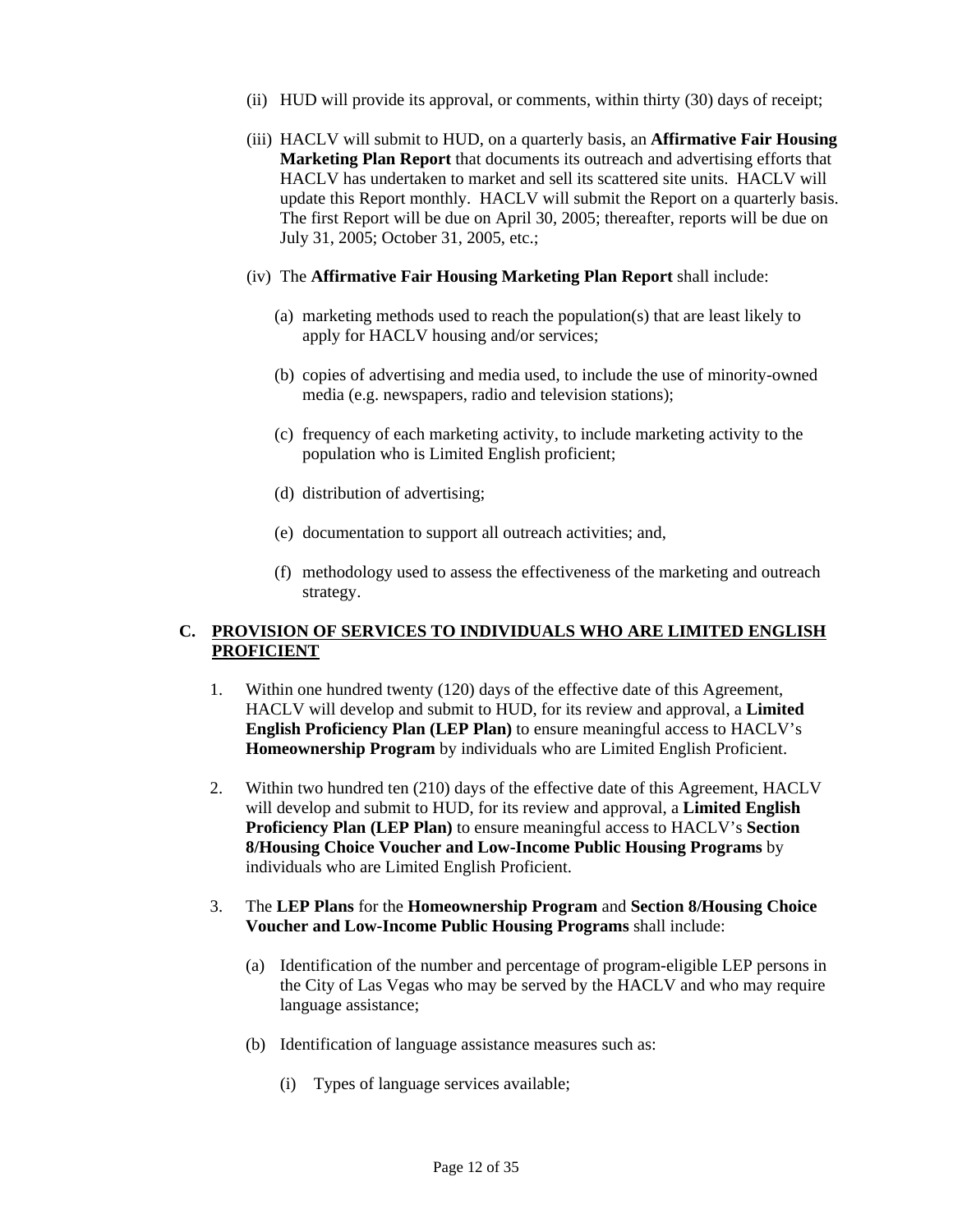- (ii) How HACLV staff will obtain language assistance services for initial admissions screening and occupancy; maintenance services; annual recertifications and HACLV's grievance process;
- (iii) How HACLV will respond to telephone calls from individuals who are LEP;
- (iv) How HACLV will respond to written communication from individuals who are LEP;
- (v) How HACLV will respond to individuals who are LEP for in-person contact, including meetings with HACLV staff;
- (vi) How HACLV will provide oral interpretation to individuals who are LEP, including the source of interpreters and their qualifications.
- (c) Process and implementation timetable for staff training on HACLV's LEP Policies and Procedures;
- (d) HACLV's procedures for providing notice to individuals regarding the availability of services for individuals who are LEP.
- 2. HACLV shall coordinate its activities for the LEP Plans with its education and outreach activities identified in the Affirmative Fair Housing Marketing Plan, Paragraph IV. B. 1 (c), above.
- 3. HUD will provide its approval, or comments, within forty-five (45) days of receipt of these LEP Plans. HACLV will implement the approved Plan within thirty (30) days of HUD's approval. Once approved, HACLV will submit a comprehensive **LEP Implementation Report** on a quarterly basis that quantifies all requests for LEP services and also identifies all actions taken to implement the LEP Plans. The first LEP Implementation Report will be due on April 31, 2005; thereafter, quarterly reports will be due on July 31, 2005; October 31, 2005, etc.

# **D. DELIVERY OF SERVICES**

- 1. In its April 21, 2004 Letter of Findings, the Department determined that HACLV provided maintenance and security services to residents of some family developments that are different and inferior to the maintenance and security services provided to developments in some elderly/disabled and designated senior developments in violation of 24 C.F.R.  $\S$  1.4 (b)(1)(ii). The disparities in the delivery of services paralleled the deficiencies related to the physical condition and maintenance cited by the Office of Public and Indian Housing in its February 6, 2004 Comprehensive Review of the HACLV. Therefore, HACLV's adoption of and strict adherence to a Corrective Action Plan created by the Office of Public and Indian Housing to remedy the deficiencies that were identified in that review, will address the findings related to Delivery of Services.
- 2. The Corrective Action Plan developed by the Office of Public and Indian Housing, in coordination with the Office of Fair Housing and Equal Opportunity, will be consistent with Public Housing program requirements for expenditure of funds for work items included in the Housing Authority's Annual and Five Year PHA Plans. Expenditure of the funds for deficiencies in mixed and family sites will be consistent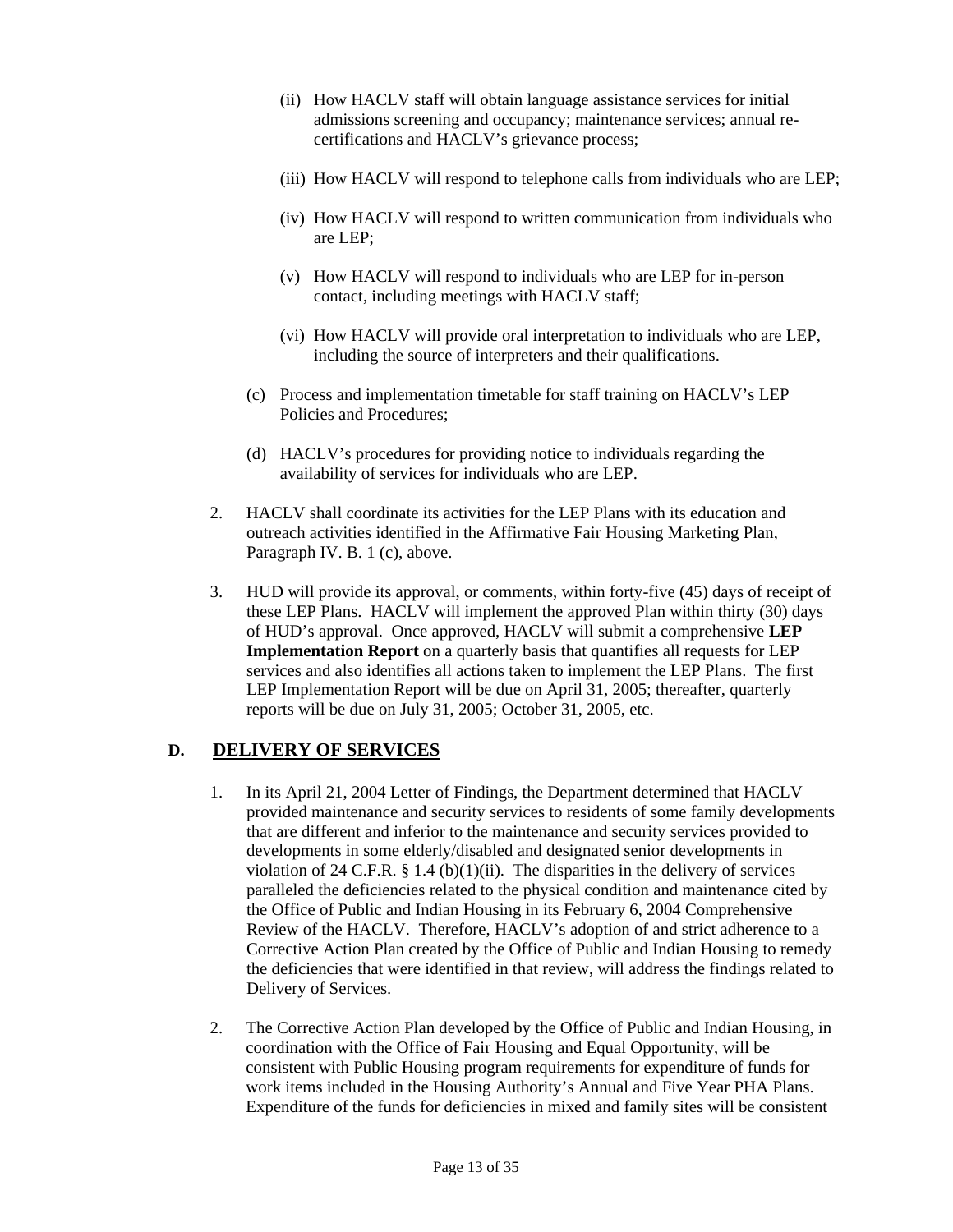with the Fair Housing and other relevant civil rights laws and regulations with regard to non-discrimination on the basis of race, color, national origin, and disability.

3. The annual assessment of the Housing Authority's financial, physical, management, and resident satisfaction as captured in the Public Housing Assessment System (PHAS) evaluation will be used by the Office of Public and Indian Housing and the Office of Fair Housing and Equal Opportunity as a mechanism to monitor the improvement of the physical condition of the properties; safety and security of the sites; and, resident satisfaction with the services provided throughout the HACLV developments.

### **E. REPLACEMENT OF HOUSING LOCATED IN NON-IMPACTED AREAS**

- 1. HUD determined in its April 21, 2004 Letter of Findings that HACLV's sale of the scattered site units in non-impacted areas dismantles the desegregation strategy implemented as a result of the 1994 VCA and the HACLV has not taken actions to replace these desegregative housing opportunities as required by 24 C.F.R §§ 1.4  $(b)(6)(i)$  and  $(ii)$ . If during the term of this Agreement the HACLV plans to either develop or acquire replacement-housing stock, HACLV must create and submit to HUD the **Replacement Housing Plan** described below for review and approval. Nothing in this paragraph constitutes a defense in the event that HACLV's housing becomes re-segregated and would not preclude the Department from taking any and all appropriate remedies under Title VI or any other applicable civil rights statute.
- 2. If a **Replacement Housing Plan** is required pursuant to Paragraph IV. (E)(1) above, the Replacement Housing Plan shall include:
	- (i) The address, census tract and information on the location in a non-impacted or impacted area of the new or acquired housing unit;
	- (ii) A monthly timetable for the acquisition or construction of housing units;
	- (iii) A description of the desegregative selection criteria for applicants or residents who will occupy the housing;
	- (iv) A description of the race/ethnicity data that will be maintained for applicants and residents for housing; and,
	- (v) A summary, by address, of the rent range for each housing unit.

3. HUD will provide the HACLV with its approval, or comments, within ninety (90) days of receipt of the Replacement Housing Plan;

4. HACLV will implement the Replacement Housing Plan within ninety (90) days of HUD's approval;

5. HACLV shall submit semi-annual Progress Reports that document its progress in meeting the approved goals and timetables for the Replacement Housing Plan.

#### **F. SECTION 504/ADA COORDINATOR**

1. HUD's Section 504 regulation at 24 C.F.R. § 8.53(a) requires "a recipient that employs fifteen or more persons shall designate at least one person to coordinate its efforts to comply with this part". *See also* 28 C.F.R. § 35.107 (ADA Coordinator requirement). Within thirty (30) days of the effective date of this Agreement, the HACLV will appoint an Acting Section 504/ADA Coordinator. Upon appointment of this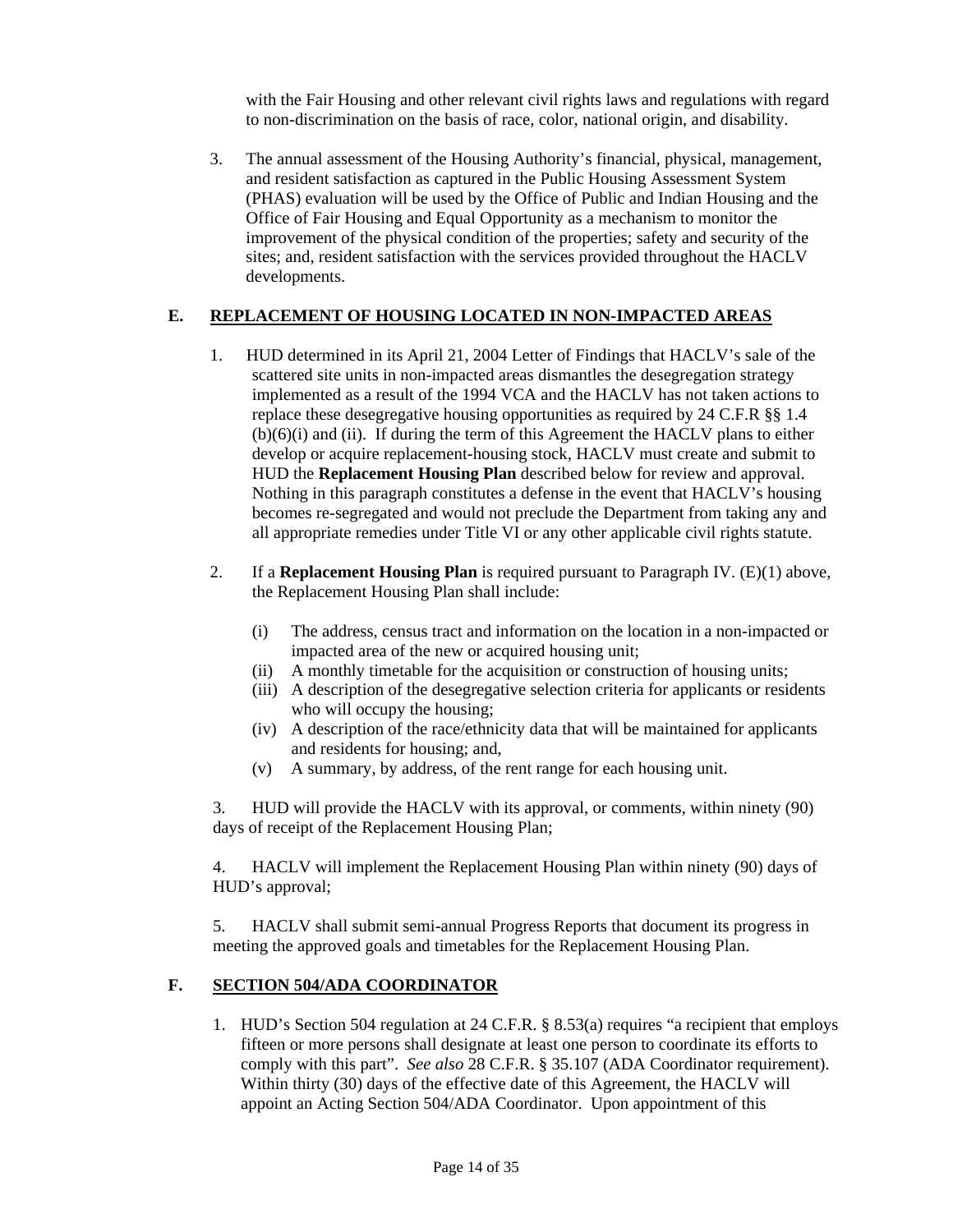individual, HACLV shall provide HUD with the person's name and a copy of the Section 504/ADA Coordinator position description.

- 2. Within ninety (90) days of the effective date of this Agreement, the HACLV shall secure the services of a qualified individual to serve as HACLV's Section 504/ADA Coordinator. The individual fulfilling these responsibilities must have prior relevant experience to demonstrate expertise in and knowledge of Section 504, the Fair Housing Act, the ADA, the Architectural Barriers Act, and their respective implementing regulations, including the relevant accessibility standards. Upon selection, HACLV shall provide HUD with the name of the individual selected to serve as the Section 504/ADA Coordinator and a copy of the Coordinator's resume and/or curriculum vitae.
- 3. In the event that the Section 504/ADA Coordinator resigns or is otherwise replaced prior to the expiration of this Agreement, the HACLV shall designate an Acting Section 504/ADA Coordinator within fourteen (14) days of the resignation or replacement of the Section 504/ADA Coordinator. Upon designation, HACLV shall provide HUD with the name of the individual selected to serve as the Acting Section 504/ADA Coordinator.
- 4. Within sixty (60) days of the resignation or replacement of the Section 504/ADA Coordinator, HACLV shall secure the services of a new, qualified Section 504/ADA Coordinator. The HACLV shall provide written notice of the selection of the new Section 504/ADA Coordinator and provide the Department with a copy of the Coordinator's resume and/or curriculum vitae.

### **G. HOUSING PROGRAMS**

#### 1. **Provision of UFAS-Accessible Units**

- a. The HACLV shall construct or convert a **minimum of five percent (5%), or 104 of its (2,074) Total Housing Units**, as delineated at **Appendix A**, UFAS-Accessible subject to the requirements of the **UFAS-Accessible Unit Plan**, referenced in Paragraph IV. G (2).
- b. The construction or conversion of these units shall commence no later than ninety (90) days following HUD's approval of the **UFAS-Accessible Unit Plan**, described in Paragraph IV G (2), below.

(i) Nothing in this Agreement diminishes HACLV's obligation to comply with 24 C.F.R.  $\S$ § 8.4(b)(1)(i) and (ii), which prohibits recipients from providing housing to qualified individuals with disabilities that is not equal to that afforded others; or providing housing to qualified individuals with disabilities that is not as effective in affording the individual with an equal opportunity to achieve the same result, to gain the same benefit, or to reach the same level of achievement as that provided to others. In addition to the UFAS requirement at  $\S$  4.34(15)(c), all sleeping areas must be on an accessible route; and, when more than one bathroom is provided in a housing unit, additional bathrooms must be accessible, unless structural alterations are impractical or would create an undue administrative and financial burden beyond the control of the HACLV. *See* Notice PIH 2003-31 (HA), issued November 26, 2003, attached as **Appendix B**.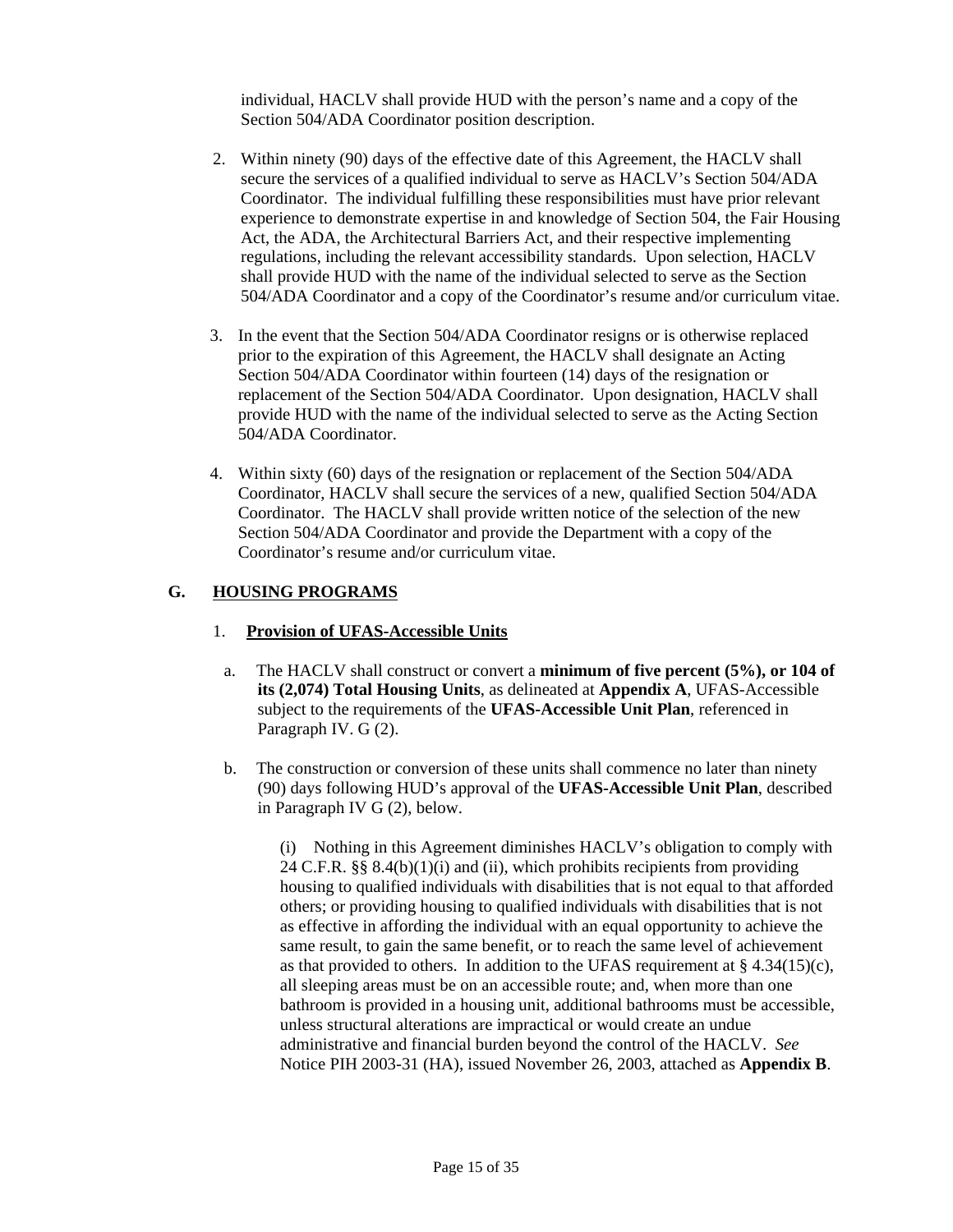c. The HACLV must demonstrate the completion of the construction or conversion of 104 Total Housing Units, as described in Paragraph IV. H (1), above, no later than December 31, 2007. Unless otherwise agreed by HUD pursuant to HUD's approval of HACLV's **UFAS-Accessible Unit Plan**, described in Paragraph IV. G (2), below, HACLV will demonstrate the completion of thirty-five (35) units by December 31, 2005; an additional thirty-five (35) units by December 31, 2006; and, thirty-four (34) units by December 31, 2007

### 2. **UFAS-Accessible Unit Plan**

a. Within one hundred fifty (150) days of the effective date of this Agreement, the HACLV will submit, for HUD's review and approval, its **UFAS-Accessible Unit Plan** for all developments identified in **Appendix A**. HUD will provide the HACLV with its approval, or comments, within forty-five (45) days of receipt of both the HACLV's proposed **UFAS-Accessible Unit Plan** and **Non-Housing Program Accessibility Plan**, referenced in Paragraph IV. (H)(1).

 (i) The **UFAS-Accessible Unit Plan** will be in a format that includes: (1) Total number of UFAS-Accessible Units per year; (2) development name and location; (3) bedroom size distribution within each development; (4) demographic data – including household type (based on Form HUD-50058) and type of disability – within development; and, (5) accessibility of all Non-Housing Programs at each development, including accessible routes and elevators.

(ii) The **UFAS-Accessible Unit Plan** shall include a site map for each development which includes the following: (a) development address; (b) total number of units to be modified or constructed as UFAS-accessible; (c) bedroom size of UFAS-accessible units; (d) current occupancy status of the unit; (e) relocation plan for occupied units; (f) designated accessible common areas at each development, including, but not limited to, accessible routes, parking, offices, community centers, meeting spaces, recreation centers, playgrounds, laundry facilities, mailboxes and trash collection sites; and, (g) the common areas that are currently inaccessible.

(iii) The number of UFAS-Accessible Units in any particular development may not exceed twenty-five percent (25%) of the total units in that development. The **UFAS-Accessible Unit Plan** will include interim timeframes and benchmarks for meeting annual rates; vacancy rates at each development; and, crime rates in and around each development. The Plan will address all developments covered under this Agreement, as referenced in **Appendix A**.

(iv) If the **UFAS-Accessible Unit Plan** does not include provisions to provide accessible units in a given development, or if implementation of the Plan would not result in at least five percent (5%) of the units being UFAS-Accessible in a given development, then HACLV will provide a detailed explanation, for HUD's review and approval, which includes information regarding structural infeasibility and/or undue financial and administrative burden.

### 3. **Certification of UFAS-Accessible Units**

a. Within ninety (90) days of the effective date of this Agreement, HACLV will submit, for HUD review and approval, the qualifications and experience of an independent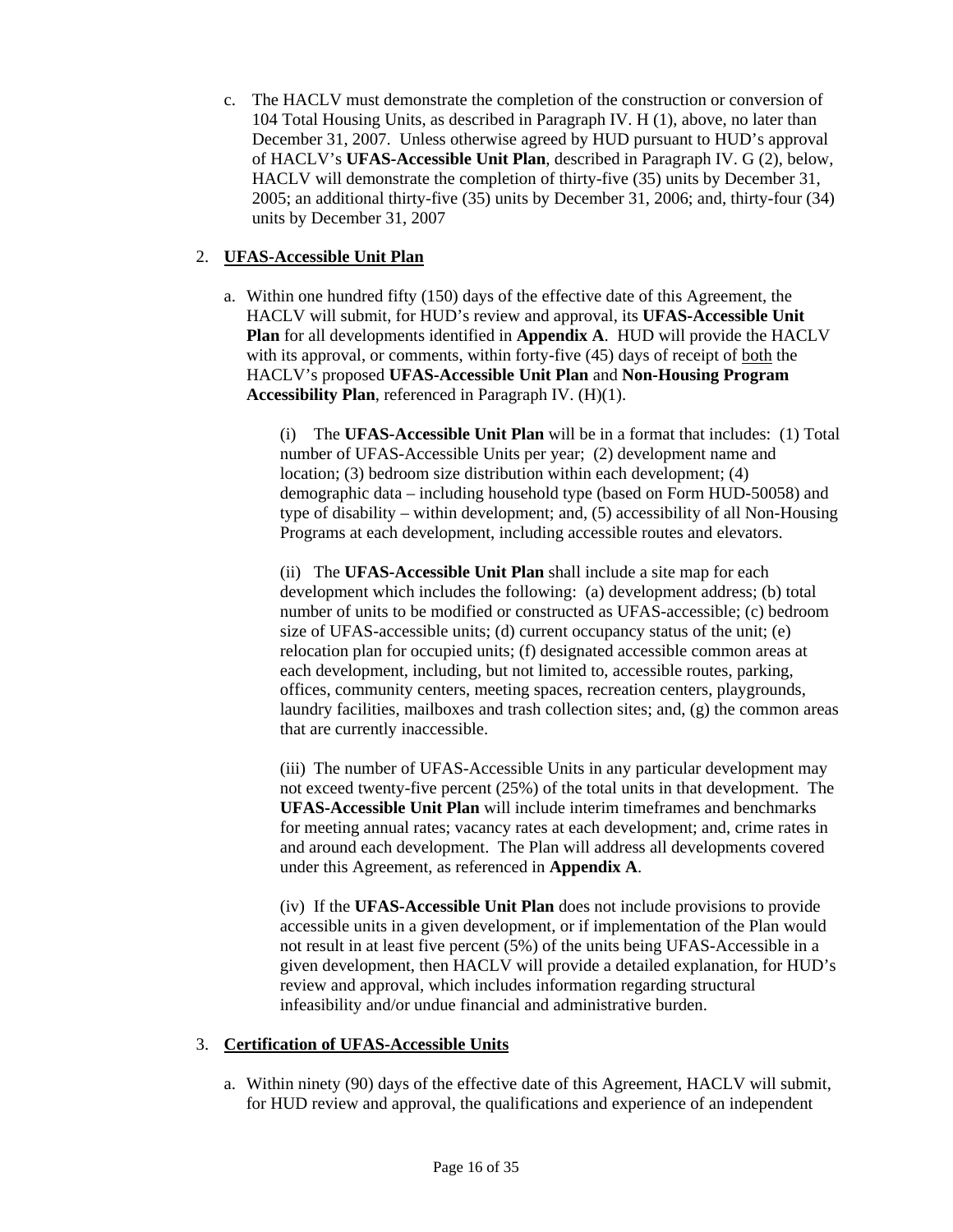third-party architectural and/or engineering firm. HUD will provide its approval, or comments, within thirty (30) days of HACLV's submission of its proposed architectural/engineering firm;

b. Within ninety (90) days of HACLV's completion of each of the UFAS Accessible Units referenced above, HACLV will provide written certification through the HUDapproved independent third-party architectural and/or engineering firm, that the UFAS-Accessible Units, including accessibility to the Non-Housing Programs, comply with the requirements of UFAS, PIH Notice 2003-31(HA), and, where applicable, the ADA Standards and Fair Housing Act. HACLV will submit this documentation to HUD as part of its Quarterly Report. HUD reserves the right to conduct periodic on-site reviews of the completed accessible units to ensure compliance.

#### 4. **Status Reports for UFAS-Accessible Units**

- a. The HACLV will provide Quarterly Reports to HUD on the number of UFAS-Accessible Units for which funds have been reserved, physical work has been undertaken, physical work has been completed, and independent verification of UFAS compliance by development and bedroom size. The Quarterly Report will include unit counts for the given reporting period and cumulatively from the effective date of this Agreement.
- b. The HACLV will also provide a narrative to describe any delays in meeting the interim timeframes and benchmarks identified in the HUD approved UFAS Accessible Unit Plan, referenced in Paragraph IV. (G)(2).
- c. The HACLV shall submit quarterly UFAS-Accessible Unit Plan Reports in a format compatible with Microsoft Word XP Professional**.** The first quarterly UFAS-Accessible Unit Plan Report will be due on April 30, 2005; thereafter, quarterly reports will be due on July 31,2005; October 31, 2005, etc.) Subsequent reports are due at quarterly intervals for the duration of this Agreement.

### **H. NON-HOUSING PROGRAMS**

- 1. **Non-Housing Program Accessibility Plan:** 
	- a. Within one hundred twenty (120) days of the effective date of this Agreement, HACLV will submit, for HUD's review and approval, its **Non-Housing Program Accessibility Plan**. HUD will provide its approval, or comments, within forty-five (45) days of receipt of both the **Non-Housing Program Accessibility Plan** and the **UFAS-Accessible Unit Plan**, referenced in Paragraph IV. (G)(2), above.
	- b. The HACLV's **Non-Housing Program Accessibility Plan** will ensure that HACLV's Non-Housing Programs are accessible to persons with disabilities. *See* 24 C.F.R. § 8.21. Non-Housing Programs include, but are not limited to, all common areas, accessible routes, management and regional offices (including restrooms), laundry rooms, mail delivery, trash disposal, meeting rooms, recreation rooms, community centers (including restrooms); and, day care facilities (including restrooms). *See* 24 C.F.R. § 8.21. This Plan must include accessible transportation if transportation is or must be provided to take individuals with disabilities (including their accompanying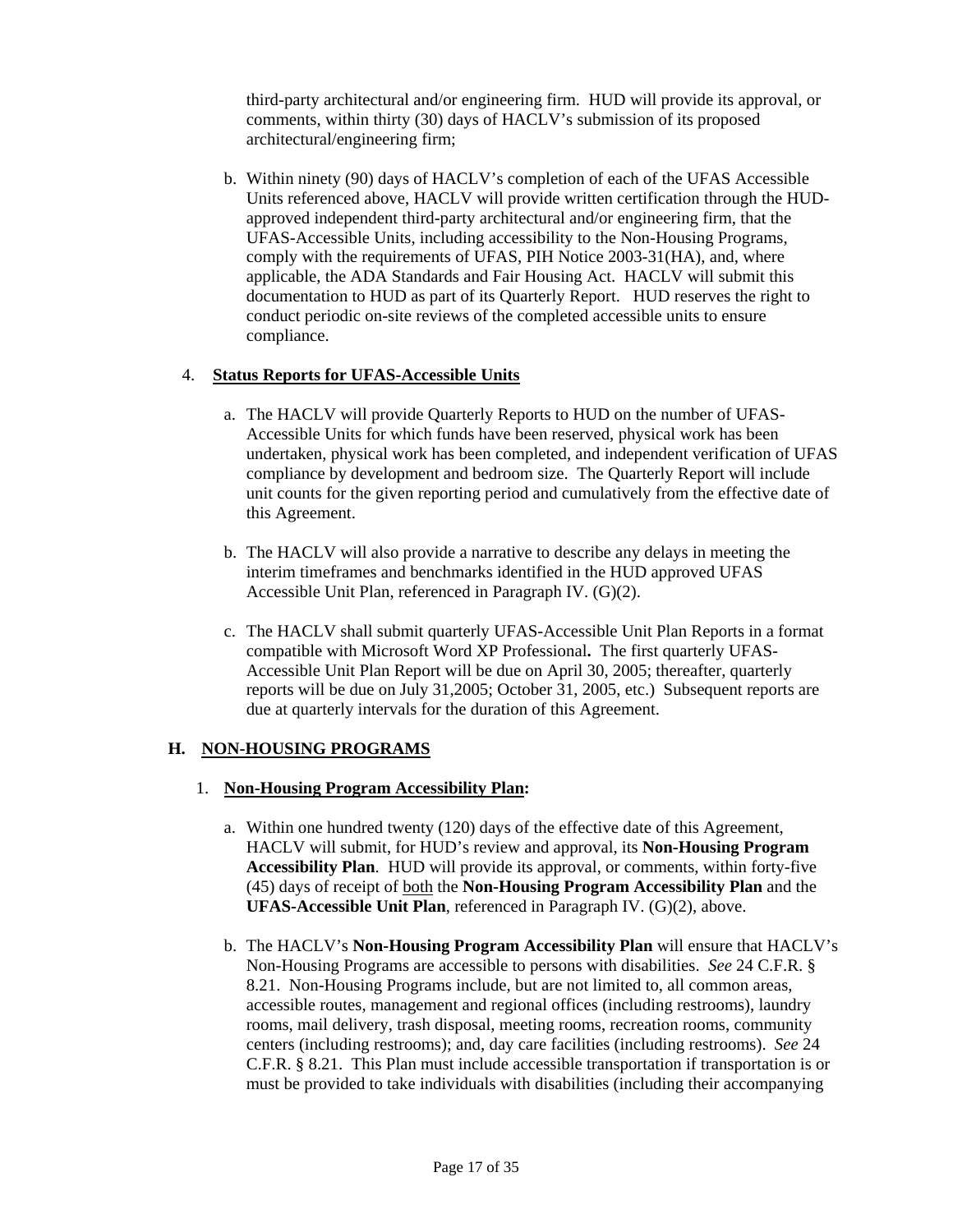family members and friends without disabilities) to HACLV-sponsored services, programs or activities.

c. The Non-Housing Program Accessibility Plan must include: (1) specific elements to be made accessible at each development; (2) interim timeframes and benchmarks for meeting annual rates; (3) an annual timetable that coincides with the UFAS-Accessible Unit Plan not to exceed four (4) years for completing the work; and, (4) identification of the source of the funding to accomplish each task. If accessibility to Non-Housing Programs cannot be achieved in a particular development due to structural infeasibility and/or an undue financial and administrative burden, the HACLV will provide, for HUD's review and approval, detailed information regarding structural infeasibility and/or an undue financial and administrative burden.

#### 2. **Administrative Office Accessibility Plan:**

- a. Within ninety (90) days of the effective date of this Agreement, the HACLV will submit, for HUD's review and approval, its **Administrative Office Accessibility Plan** to make the HACLV's Executive Office located at 340 North-11<sup>th</sup> Street and HACLV's Housing Programs Office, located at 420 North-10<sup>th</sup> Street, Las Vegas, Nevada accessible to individuals with disabilities. HUD will provide its approval, or comments, within forty-five (45) days of receipt of the Administrative Office Accessibility Plan.
- b. The HACLV's Administrative Office Accessibility Plan will ensure that HACLV's Executive and Housing Programs Office Offices are fully accessible to individuals with disabilities and comply with the relevant ADA Accessibility Standards.
- c. The Administrative Offices Accessibility Plan will include plans to ensure interim access for persons with disabilities to HACLV's Housing Programs Office, currently located at  $420$  North- $10<sup>th</sup>$  Street, to an alternate, accessible location, pending completion of the HACLV's new Housing Programs Office.
- d. The Plan will include accessible routes into and throughout HACLV's programs, services and/or activities located at the Administrative Office, designated accessible parking and transportation stops, including accessible signage.
- e. The Plan must include accessible transportation if transportation is or must be provided to take individuals with disabilities (including their accompanying family members and friends without disabilities) to HACLV-sponsored programs, services or activities.
- f. The Administrative Office Accessibility Plans must include:
	- (i) specific elements to be made accessible;
	- (ii) a timetable not to exceed eighteen (18) months for completing the work;
	- (iii) interim timeframes and benchmarks for meeting the eighteen (18) month deadline;
	- (iv) identification of the source of funding to accomplish each task.
- g. If accessibility cannot be achieved at a particular office due to structural infeasibility and/or an undue financial and administrative burden, the HACLV will provide, for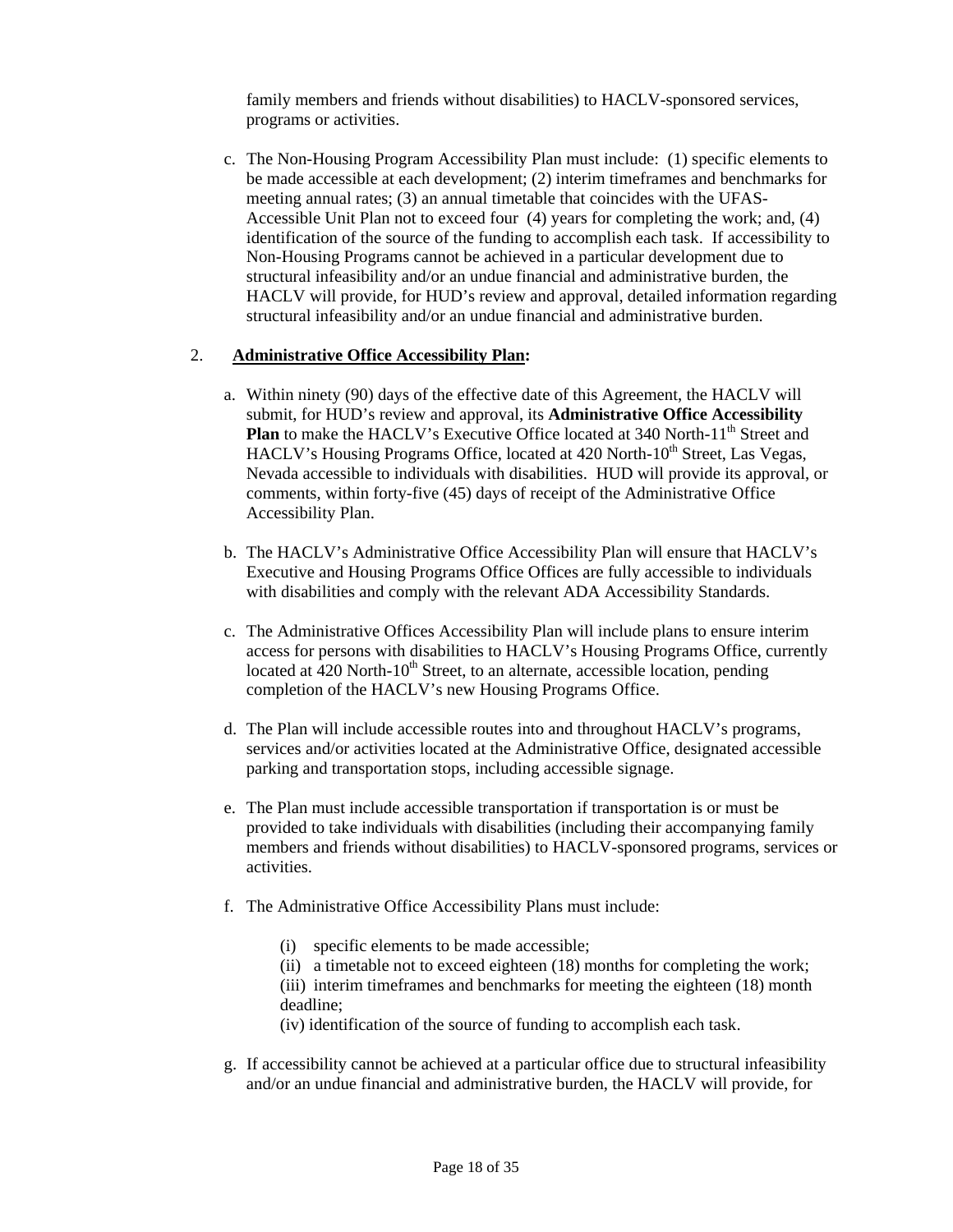HUD's review and approval, detailed information regarding structural infeasibility and/or undue financial and administrative burden.

- h. Within sixty (60) days of all completed modifications and/or newly constructed administrative offices, the HACLV will provide certification, through the HUDapproved independent third-party architectural and/or engineering firm, that HACLV's administrative offices comply with the accessibility requirements of the ADA Accessibility Standards.
- i. HUD reserves the right to conduct periodic on-site inspections of HACLV's Administrative Offices to ensure that the modifications are in compliance with the UFAS and, where applicable, ADA Accessibility Standards. In addition, HUD reserves the right to ensure that the HACLV's programs, services and activities located in the Administrative Offices are accessible to individuals with disabilities in compliance with Section 504 and, where applicable, the ADA.

### **I. POLICIES AND PROCEDURES**

#### **1. Admissions and Continued Occupancy Policy (ACOP)**

- a. Within one hundred twenty (120) days of the effective date of this Agreement, the HACLV shall submit to HUD, for its review and approval, an amended Admissions and Continued Occupancy Policy (ACOP) incorporating the following policies and procedures:
	- (1) Transfer Policy (Paragraphs IV. I. 2);
	- (2) Reasonable Accommodation Policy (Paragraph IV. I. 3);
	- (3) Effective Communication Policy (Paragraph IV. I. 4);
	- (4) Lease Revision (Paragraph IV. I. 5);
	- (5) Pet Policy (Paragraph IV. I. 6); and,
	- (6) Emergency Procedures (Paragraph IV. I. 7).
- b. These policies shall become effective immediately upon HACLV's adoption of the HUD-approved ACOP;
- c. HUD will provide its approval, or comments, to the amended ACOP within forty-five (45) days of receipt;
- d. Within sixty (60) days of HUD's approval of the amended ACOP, the HACLV will adopt the amended ACOP.

#### **2. Transfer Policy**

a. HACLV's revised ACOP shall include the following revisions to its **Transfer Policy**  to ensure continued racial and ethnic desegregation throughout HACLV's properties: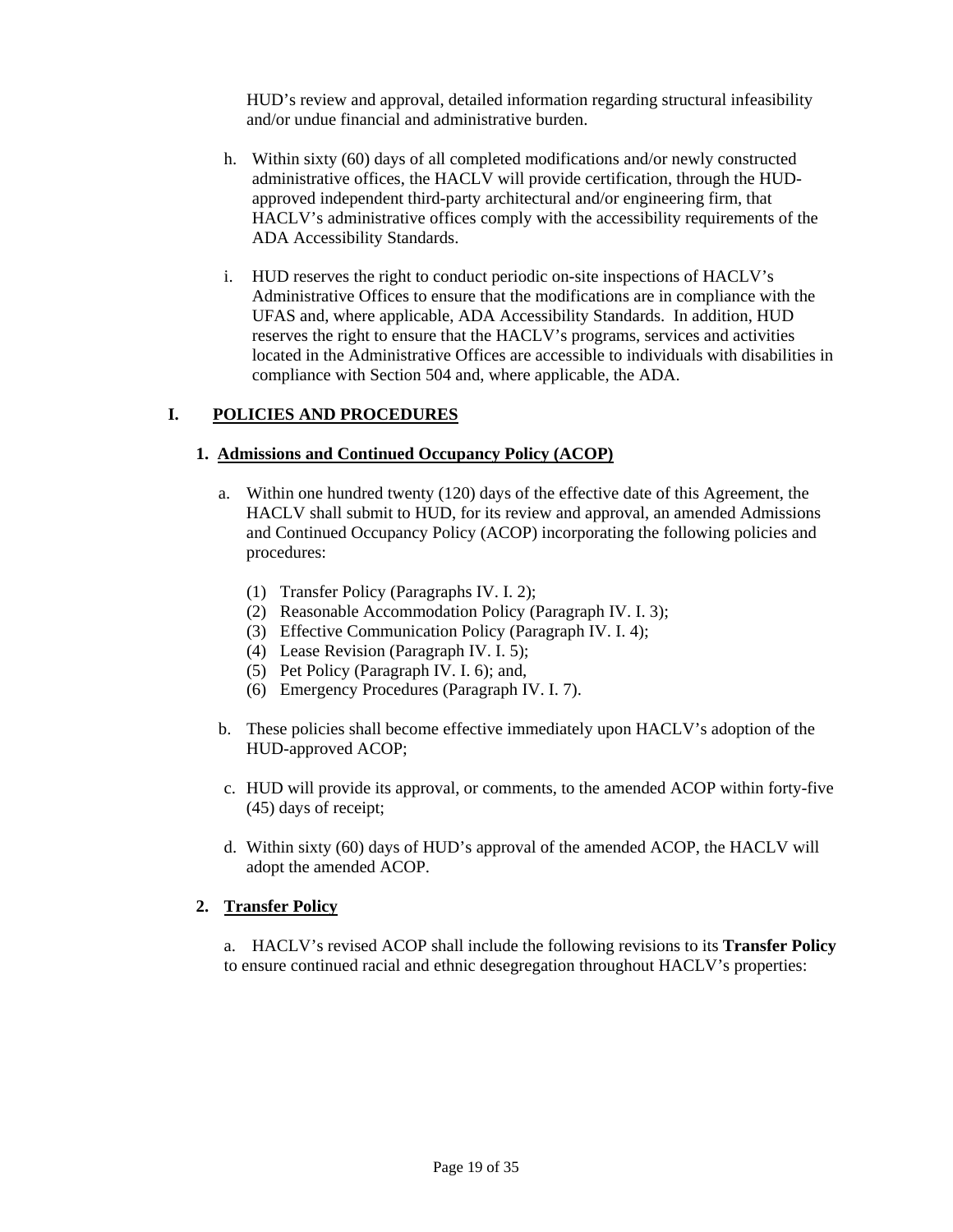- i. With respect to Emergency Transfers:
	- (a) HACLV will ensure that transfers of residents in scattered site units who require emergency transfers due to the existence of hazardous unit conditions; the need for medical or disability-related unit features; and/or as a result of hate crimes or other criminal threats to the resident family, will be undertaken in the following order:
		- (1) permanently transferred to another scattered site unit; or,
		- (2) if another scattered site unit is unavailable, permanently transferred to another unit in a non-impacted area, as defined in this Agreement; or,
		- (3) if the emergency condition is expected to be resolved within fourteen (14) days or less, temporarily transferred to a furnished dwelling (including a hotel or motel) and returned to the original unit following the successful abatement of the emergency; or,
		- (4) if the emergency condition will require greater than fourteen (14) days to abate, temporarily transferred to a public housing unit in an impacted area, as defined in this Agreement, and returned to the original unit when the emergency condition is abated.

ii. All Emergency Transfers, as defined in this Agreement, shall have priority over waiting list admissions.

- iii. With respect to transfers involving UFAS-accessible units:
	- (a) transfers will be exclusively coordinated through HACLV's Executive Office;
	- (b) when an accessible unit becomes available, the unit will first be offered to a current occupant with disabilities in the same development who requires the accessibility features of the vacant, accessible unit and occupying a unit not having those features;
	- (c) if there is no current occupant in the same development who requires the accessibility features of the vacant, accessible unit, then it will be offered to a resident with disabilities residing in another development who requires the accessibility features of the vacant, accessible unit and is occupying a unit not having those features;
	- (d) if there is no current occupant who requires the accessibility features of the vacant, accessible unit, then it will be offered to an eligible, qualified applicant on the waiting list with disabilities that requires the accessibility features of the vacant, accessible unit;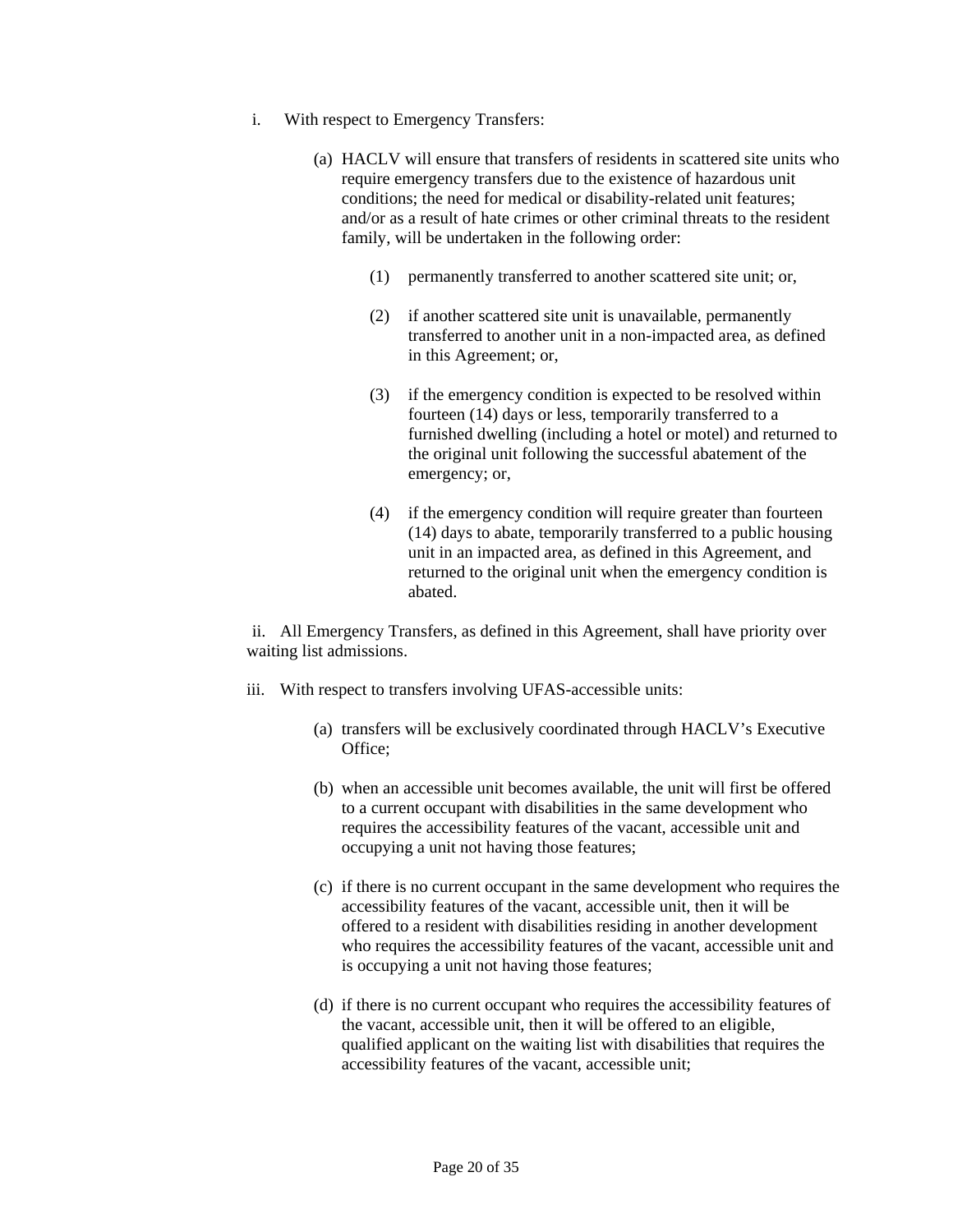(e) if there is not an eligible, qualified resident or applicant with disabilities who wishes to reside in the available, accessible unit, then it will be offered to an applicant on the waiting list who does not need the accessible features of the unit. However, HACLV will require the applicant to execute a lease that requires the resident to relocate to a vacant, non-accessible unit within thirty (30) days of notice by the HACLV, unless impracticable due to circumstances beyond the HACLV's control, that there is an eligible applicant or existing resident with disabilities who requires the accessibility features of the unit. *See*  24 C.F.R. § 8.27.

iv. Upon adoption of the amended ACOP with the **Transfer Policy** revisions described above, the HACLV will commence distribution of its **Transfer Policy** to each applicant at the time of lease signing and to each resident during the annual recertification.

#### **3. Reasonable Accommodation Policy**

HACLV's revised ACOP shall include the **Reasonable Accommodation Policy**, attached as **Appendix C.** Upon adoption of the amended ACOP, the implementation of this Reasonable Accommodation Policy will commence, and the HACLV's Section 504/ADA Coordinator will centralize the HACLV's reasonable accommodations process throughout its programs, services and activities as described below.

- a. HACLV will maintain documentation of each reasonable accommodation request. The HACLV's documentation will include: (i) date and time of the request or inquiry; (ii) nature of the request or inquiry; (iii) action taken on the accommodation request(s) or inquiry; (iv) if the request was rejected or changes made in the requested accommodation(s); and, (v) documentation reflecting the disposition of the requests.
- b. If a site manager receives a reasonable accommodation request, the site manager will also maintain a reasonable accommodation log, by date and time, reflecting the date the request was received and the date and time the site manager referred the request to HACLV's Section 504/ADA Coordinator.
- c. No later than seven (7) days after a site manager has received a request for reasonable accommodation(s), the site manager shall forward the reasonable accommodation request(s) to the HACLV's Section 504/ADA Coordinator for review, processing and disposition.
- d. Within thirty (30) days of HUD's approval of the amended ACOP, as referenced in Paragraph IV. I. 1., above, the HACLV will provide HUD, for its review and approval, a draft reasonable accommodation letter describing the policy to be distributed to all its residents. HUD will approve or modify the letter within thirty (30) days of receipt.
- e. Within thirty (30) days of completion of the staff training referenced in Paragraph IV. K., below, HACLV will send the approved letter by U.S. mail, first class postage prepaid, to all heads of households. The reasonable accommodation letter shall:
	- (i) Advise residents of their right to request reasonable accommodations, including accessible features, at the HACLV's expense consistent with the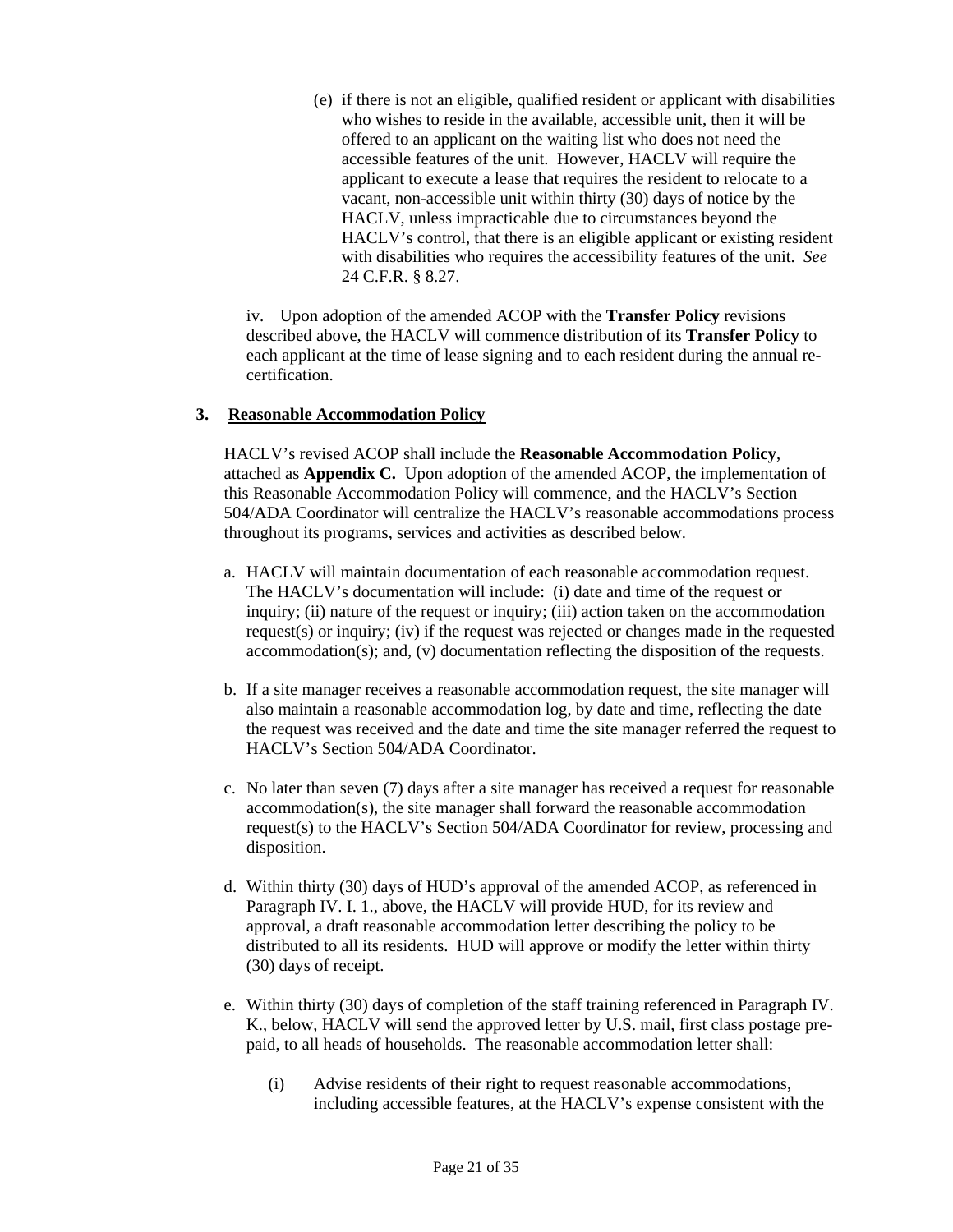HACLV's Reasonable Accommodation Policy, and request information on their need for accessible features or fully accessible units.

- (ii) The letter will include a list of different types of reasonable accommodations. [For example, reasonable accommodation(s) may include, but are not limited to, an accessible unit for individuals who use wheelchairs; grab bars in the bathroom; accessible door hardware; a roll-in shower; lowered counters in the kitchen; a ramp to the unit; accessible parking space; documentation from the HACLV in an alternate format such as Braille, large print and/or audiocassette; effective communication for individuals with hearing disabilities such as a qualified sign language interpreter for public meetings, etc.] The HACLV shall offer these tenants the option of remaining in their current unit while the HACLV makes accessibility modifications; or, waiting to transfer, upon availability, to another unit that is accessible and meets the unit size requirement of the respective tenant.
- (iii) Advise residents that if they previously made reasonable accommodations, including accessible features, at their personal expense, that they are entitled to the reimbursement of the funds expended, and that lease provisions prohibiting modifications to their unit do not apply to previously made reasonable accommodations. In addition, the reasonable accommodation letter will request information, including supporting documentation, regarding accessibility features that the resident made with their personal funds.
- (iv) Provide a mechanism for answering resident questions relating to the reasonable accommodation letter and the HACLV's Reasonable Accommodation Policy.
- (v) Provide residents with the name, address and telephone number of the HACLV's Section 504/ADA Coordinator. The letter will also request that residents call a dedicated number for the Section 504/ADA Coordinator's Office to discuss their reasonable accommodation requests/inquiries.
- f. The HACLV shall submit Quarterly Reports to HUD, which provide a narrative description of each reasonable accommodation request and/or inquiry. The Quarterly Report will include: (i) date and time of the request or inquiry; (ii) nature of the request or inquiry; (iii) action taken on the accommodation request(s) or inquiry; (iv) if the request was rejected or changes made in the requested accommodation(s); and, (v) documentation reflecting the disposition of the requests. The narrative will also reflect any preference(s) indicated by a resident for remaining in the current unit during modification(s); or, transfer to an alternate, accessible unit.
- g. HACLV will submit the Report on a quarterly basis. The first quarterly report will be due on April 30, 2005; thereafter, quarterly reports will be due on July 31, 2005, October 31, 2005, etc.

### **4. Effective Communication Policy**

a. HACLV's revised ACOP shall include the **Effective Communication Policy**, attached as **Appendix D**. The Effective Communication Policy sets forth the steps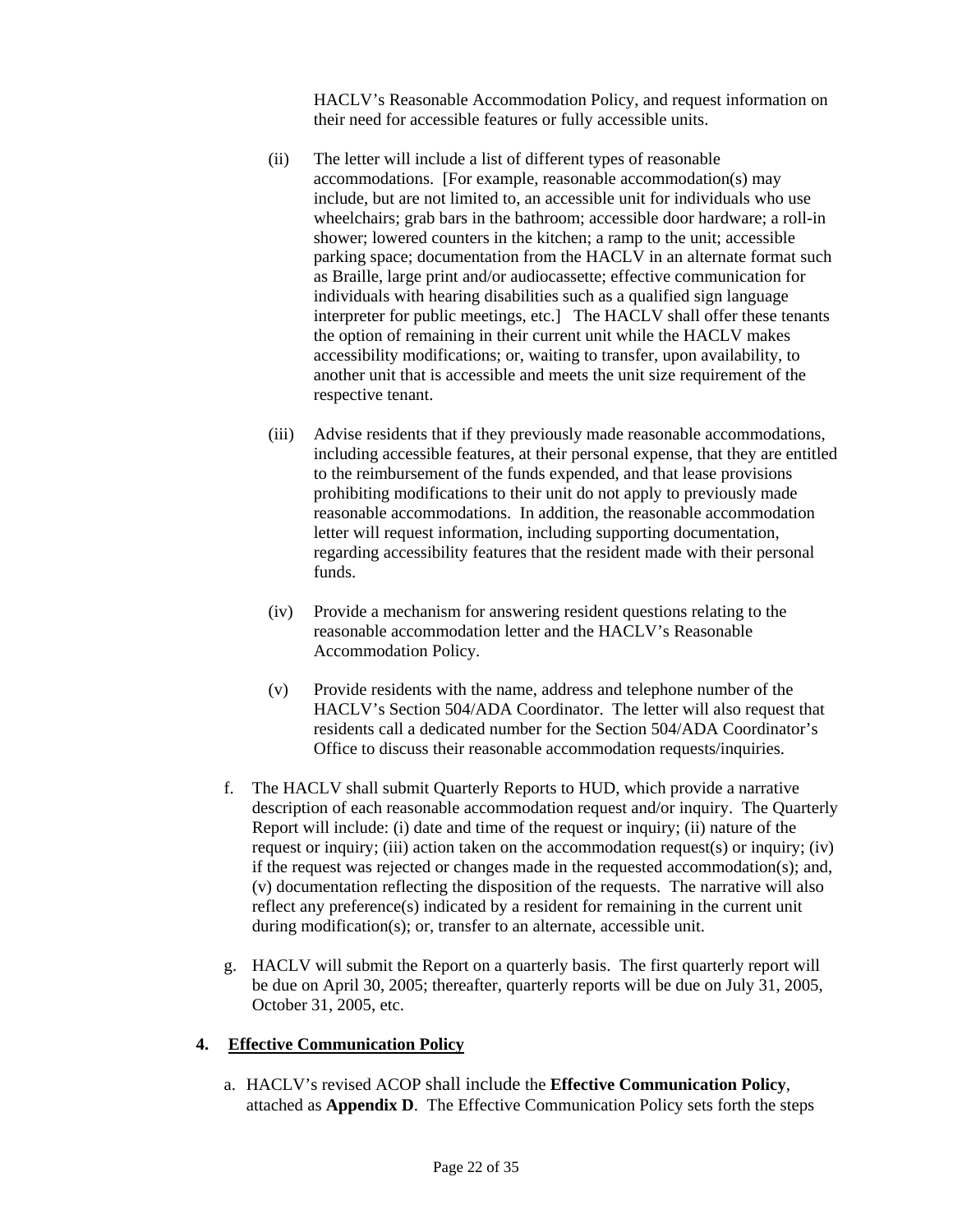that the HACLV will take to ensure effective communication with applicants, residents, employees and members of the public. The Effective Communication Policy will ensure that interested persons, including persons with hearing, visual or cognitive disabilities, can obtain information concerning the existence and location of accessible services, activities, and facilities. The Effective Communication Policy will also ensure that the HACLV shall furnish appropriate auxiliary aids and services, where necessary, to afford an individual with disabilities an equal opportunity to participate in the HACLV's programs, services and activities. In determining what auxiliary aids are necessary, the HACLV shall give primary consideration to the requests of the individual with disabilities unless doing so would result in a fundamental alteration of the HACLV's programs or activities, or an undue financial and administrative burden. *See* 24 C.F.R. § 8.6.

- b. Within forty five (45) days of HUD's approval of the amended ACOP, the HACLV will provide HUD, for its review and approval, a draft Effective Communication Letter. The draft letter will provide residents with a description of HACLV's Effective Communication Policy and procedures. HUD will approve or modify the letter within thirty (30) days of receipt.
- c. Within thirty (30) days following completion of the staff training referenced in Paragraph IV.K. below, HACLV will send the approved Effective Communication Letter by U.S. Postal Service, first class pre-paid, to all heads of household or the resident's designee.
- d. HACLV will provide the Effective Communication Letter in an alternate format, upon request.

### **5. Lease Revision**

a. Upon the adoption of the amended ACOP, in the leasing or lease renewal of every UFAS-Accessible Unit, HACLV shall execute a lease that requires a resident without a disability to relocate to a vacant, non-accessible unit within thirty (30) days of notice by the HACLV that there is an existing resident or eligible applicant with a disability who requires the accessibility features of the unit.

b. Upon adoption of the Lease Revision, the HACLV will provide HUD with quarterly reports that reflect the HACLV's use of the lease revision to transfer residents without disabilities out of accessible units to provide housing for persons with disabilities who require the accessibility features of the unit.

#### **6. Pet Policy**

a. HACLV's revised ACOP shall include an amendment of the HACLV's Pet Policy to include an express exclusion for "Assistance Animals". The amended Pet Policy will clarify that an "Assistance Animal" is an animal that is needed as a reasonable accommodation for persons with disabilities and is not subject to HACLV's Pet Policy.

b. Upon adoption of the amended ACOP, the HACLV will include the Pet Policy as a part of the lease by reference. The HACLV will provide the Pet Policy to each applicant at the time of lease signing; or, to each resident during the annual re-certification.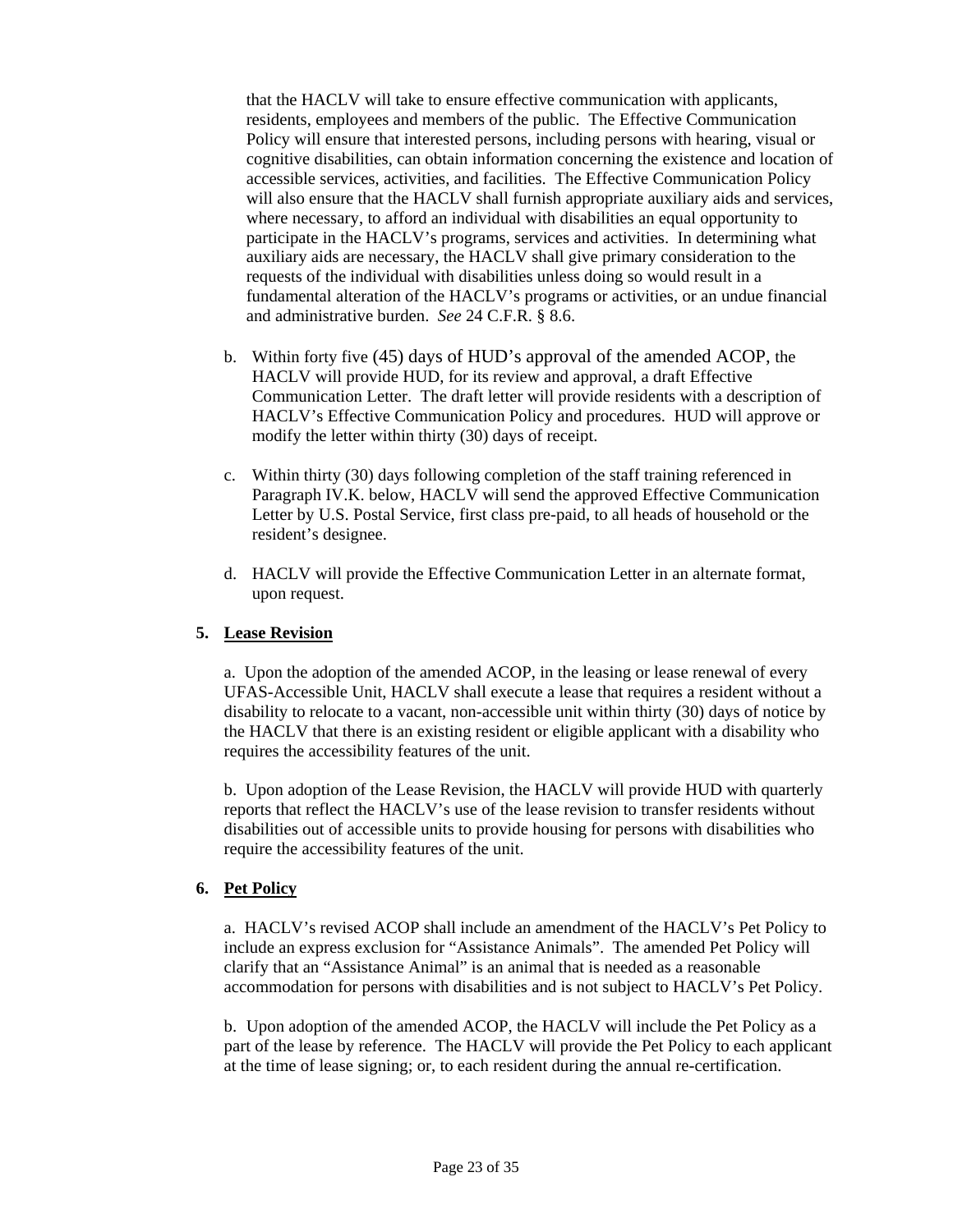c. Upon adoption of the amended ACOP, the HACLV will post the amended Pet Policy at all developments and the HACLV's Administrative Offices.

### **7. Emergency Procedures**

HACLV's revised ACOP shall include the **Emergency Procedures**, attached as **Appendix E**. The Emergency Procedures include provisions to address the needs of individuals with disabilities.

# **J. EMPLOYEE NOTIFICATION**

- 1. Within one hundred twenty (120) days of the effective date of this Agreement, the Administrator shall submit to HUD, for its review and approval, a letter that will be distributed to all current HACLV employees, including contract employees. The letter will address: (1) the HACLV's responsibilities to comply with civil rights laws and regulations set forth in this Agreement; (2) HACLV's responsibilities to comply with Title VI, including the provision of services to individuals who are Limited English Proficient; (3) the HACLV's responsibility to comply with Section 504 and Title II of the ADA, including the responsibility to provide reasonable accommodations to persons with disabilities; and, (4) provide a comprehensive explanation of reasonable accommodations.
- 2. HUD will provide its approval, or comments, to the letter within thirty (30) days of receipt.
- 3. Within thirty (30) days of HUD's approval, the HACLV will distribute the approved to all HACLV employees and contract employees. The HACLV shall maintain a signed and dated receipt for each HACLV employee and contract employee that verifies that the individual received this letter. The HACLV shall retain copies of the signed and dated receipts in the individual's personnel file for the duration of this Agreement.
- 4. Each new HACLV employee, including contract employees, will receive a copy of this letter within ten (10) days of their entry date and will also provide a signed and dated receipt that will be retained in the individual's personnel file for the duration of this Agreement.

### **K. EMPLOYEE EDUCATION**

- 1. **General**. HACLV shall train its current and new employees with respect to the HACLV's duties, responsibilities, and procedures under this Agreement, Title VI, Section 504, the ADA, the Fair Housing Act, the Architectural Barriers Act, and their respective implementing regulations and the accessibility standards applicable to each regulation.
	- (a) Within ninety (90) days of the effective date of this Agreement, the HACLV shall develop an educational program with a written curriculum, objectives, and training schedule for HUD's review and approval.
	- (b) HACLV shall develop the educational programs, written curriculum, and training materials and conduct training sessions with the assistance of, or in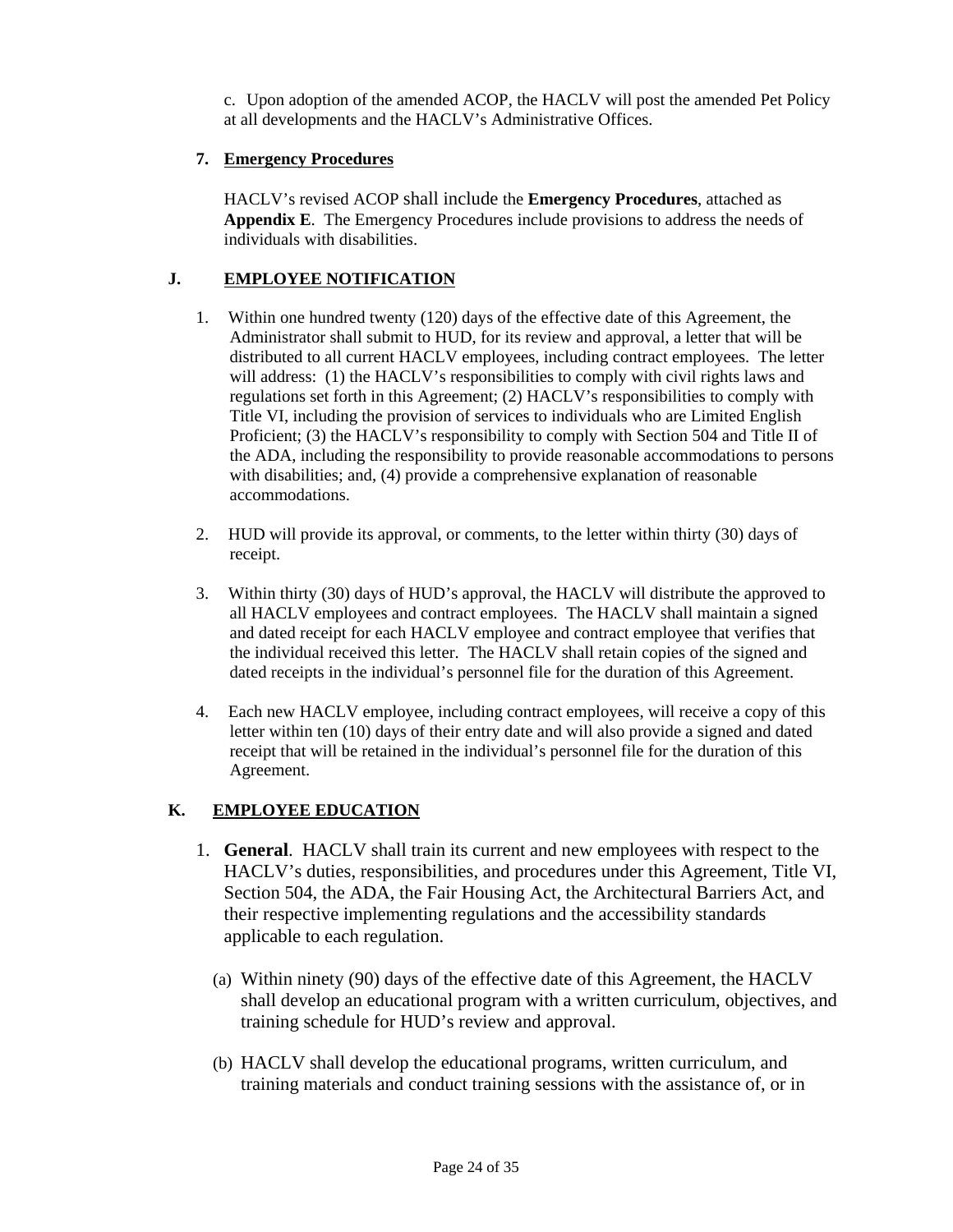consultation with, persons with expertise in training and addressing the needs of individuals with disabilities.

- (c) Within thirty (30) days of receipt, HUD will provide its approval, or comments, to the HACLV's proposed educational plan for current employees.
- (d) The VCA Administrator shall maintain attendance logs for each training session conducted for the duration of this Agreement.

### 2. **Current Employees**:

- (a) The educational program will be provided to all employees, including, but not limited to, principal and administrative staff, housing managers, housing assistants, application/occupancy specialists, other admissions personnel, maintenance supervisors and staff, hearing officers, and other contract employees involved with resident services, residents or members of the public. The training will provide notice of the HACLV's duties, responsibilities, and procedures under this Agreement, Title VI, Section 504, the ADA, the Fair Housing Act, the Architectural Barriers Act, and their respective implementing regulations and the accessibility standards applicable to each regulation.
- (b) Within ninety (90) days of receipt of HUD's approval of the educational program, HACLV shall complete all training for all current HACLV employees and contract employees.
- (c) HACLV will invite the HACLV's Board of Commissioners and the Residents' Council to participate in the training.

#### 3. **New Employees**:

- (a) In conjunction with HACLV's mandatory new employee orientation, the HACLV shall provide the HUD-approved educational program to all new HACLV employees and contract employees, including, but not limited to, principal and administrative staff, housing managers, housing assistants, application/occupancy specialists, other admissions personnel, maintenance supervisors and staff, hearing officers, and other employees or contract employees who have contact with applicants, residents or members of the public.
- (b) The training will inform the new employees of the HACLV's duties, responsibilities, and procedures under this Agreement, Title VI, Section 504, the ADA, the Fair Housing Act, the Architectural Barriers Act, and their respective implementing regulations as well as the accessibility requirements required by each regulation.
- 4. **Reporting.** The HACLV shall submit Quarterly Reports to HUD that include a summary of progress toward developing the training programs and the dates the training sessions were conducted. For each date, the HACLV will indicate the number of persons trained and the general subject matter of the training.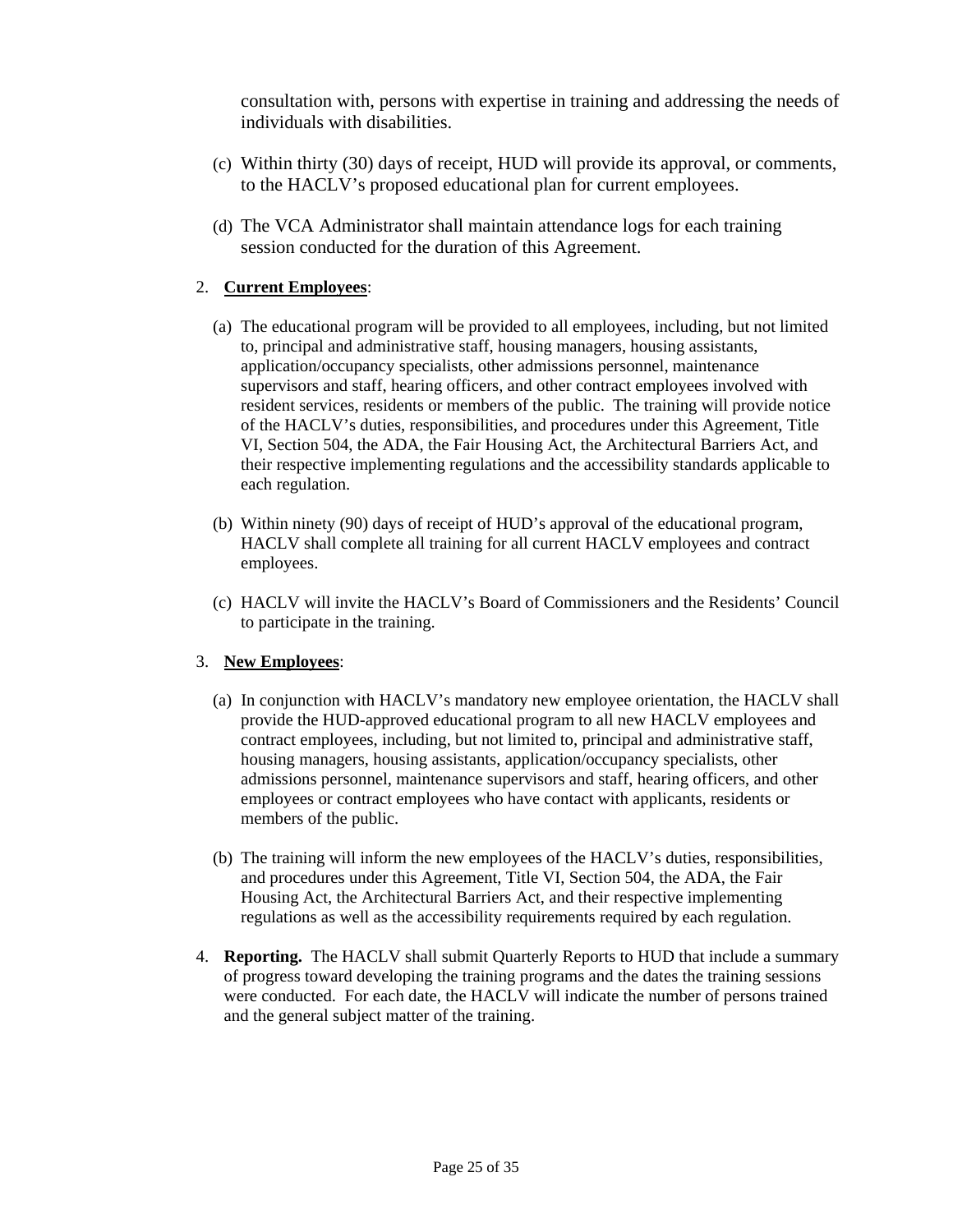## **L. PUBLICATION AND NOTICE**

- 1. Within fifteen (15) days following the completion of the HACLV staff training referenced in Section IV (K) above, the HACLV shall disseminate to each head of household a notice that provides a description of this Agreement and a brief explanation of the Reasonable Accommodation and Effective Communication Policies.
- 2. For the period of this Agreement, the HACLV shall provide a refresher notice to each head of household, or his/her designee, at the time of annual re-certification. The HACLV will provide each applicant with a copy of the most current notice. HACLV will provide the applicant, resident, or his/her designee, with a copy of the notice in an alternate format, upon request. *See* 24 C.F.R. § 8.6.

### **V. REPORTING AND COMPLIANCE REQUIREMENTS**

- A. For the purpose of this Agreement, if the reporting day falls on a weekend or a Federal holiday, the report will be due the first business day after the weekend or holiday.
- B. For the purpose of this Agreement, reporting materials and materials requiring HUD review or approval must be mailed to the following: (1) Mr. Charles E. Hauptman, Director, Office of Fair Housing and Equal Opportunity; and, (2) Director, Office of Public and Indian Housing, U.S. Department of Housing and Urban Development, Region IX, 600 Harrison Street, 3<sup>rd</sup> Floor, San Francisco, California 94107.
- C. **Upon the effective date of this Agreement and for the duration of this Agreement,**  HACLV shall:
	- maintain copies of all claims, investigative records, and requests for reasonable accommodations and its review materials and documents related to those requests, and grievance process materials. Upon request, HACLV also will make these records available for inspection to appropriate Department employees.

#### D. **Within thirty (30) days of the effective date of this Agreement**, HACLV shall:

- provide each Manager and each duly elected Resident's Council or resident organization with a copy of the fully executed **Agreement**, as referenced in Paragraph III. (H);
- provide HUD with the name of the **acting VCA Administrator**, as referenced in Paragraph IV. (A)(1);
- provide HUD with the name of the **acting Section 504/ADA Coordinator**, as referenced in Paragraph IV  $(F)(1)$ ;
- provide HUD with the **position description for the Section 504/ADA Coordinator**, as referenced in Paragraph IV. (F)(1);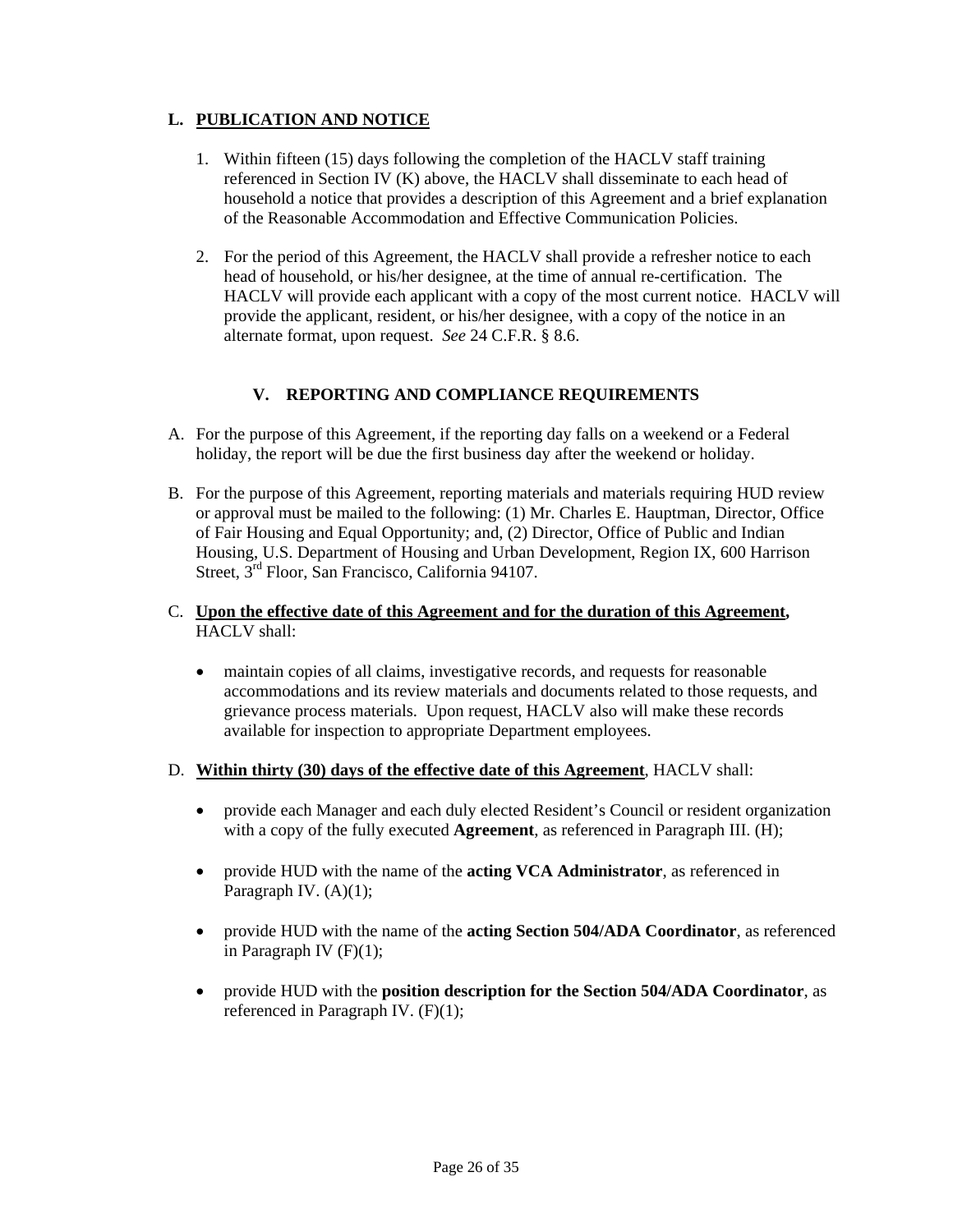- E. **Within sixty (60) days of the effective date of this Agreement,** HACLV shall:
	- submit a **Scattered Site Inventory and Occupancy Report**, as referenced in Paragraph IV. B. (1)(a). **HUD** will provide its approval, or comments, **within thirty (30) days of receipt;**
	- submit a draft report format for the **Offers, Acceptance, Refusals, Transfers, Eviction and Rejection Report,** as referenced in Paragraph IV. B. (1)(b)(ii). **HUD** will provide its approval, or comments, **within thirty (30) days of receipt**;
	- submit an **Affirmative Fair Housing Marketing Plan**, as referenced in Paragraph IV (B)(1)(c)(i). **HUD** will provide its approval, or comments, **within thirty (30) days of receipt;**
- F. **Within ninety (90) days of the effective date of this Agreement,** HACLV shall:
	- hire or appoint a **Voluntary Compliance Agreement Administrator**, as referenced in Paragraph IV. (A)(1);
	- secure the services of a **Section 504/ADA Coordinator,** as referenced in Paragraph IV.  $(F)(2);$
	- submit the qualifications and experience of an **independent third-party architectural and/or engineering firm**, as referenced in Paragraph IV (G)(3). **HUD** will provide its approval or comments **within thirty (30) days of receipt;**
	- develop and submit a draft **Administrative Office Accessibility Plan**, as referenced Paragraph IV (H)(2**). HUD** will provide its approval or comments **within forty-five (45) days of receipt;**
	- develop an **Educational Program for Current and New Employees**, as referenced in Paragraphs IV. (K)(1) and (2**)***.* **HUD** shall provide its approval or comments **within thirty (30) days of receipt. Within ninety (90) days of HUD's approval,** HACLV shall complete training for all current employees and contractors.
- **G. Within one hundred twenty days (120) days of the effective date of this Agreement**, HACLV shall:
	- submit a draft **Limited English Proficiency Plan for the Homeownership Program**, as referenced in Paragraph IV (C)(1); **HUD** will provide with its approval, or comments **within forty-five (45) days of receipt**. **HACLV will implement the Limited English Proficiency Plan within thirty (30) days of HUD's approval;**
	- submit an **amended Admissions and Continued Occupancy Policy (ACOP)**, as referenced in Paragraph IV. (I)(1). **HUD** will provide its approval or comments to the amended ACOP **within forty-five (45) days of receipt.** The Amended ACOP will incorporate the following:
		- 1. **Transfer Policy**, as referenced in Paragraph IV. (I)(2);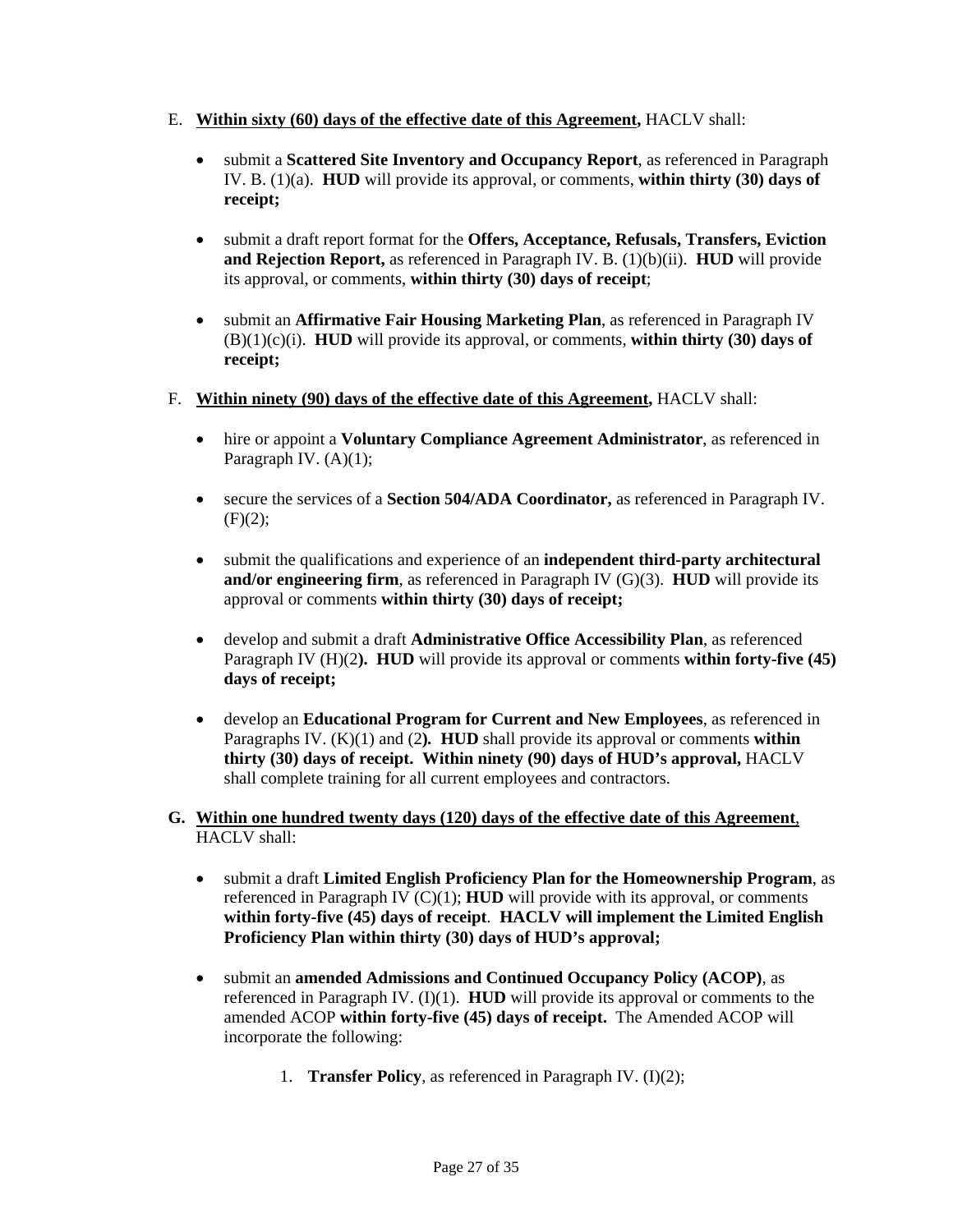- 2. **Reasonable Accommodation Policy**, attached as **Appendix C,** and referenced in Paragraph IV (I)(3);
- 3. **Effective Communication Policy**, attached as **Appendix D,** as referenced in Paragraph IV. (I)(4);
- 4. **Lease Revision** as referenced in Paragraph IV. (I)(5);
- 5. **Pet Policy**, as referenced in Paragraph IV. (I)(6); and
- 6. **Emergency Procedures**, attached as **Appendix E,** as referenced in Paragraph IV. (I)(7).
- develop and submit a **Non-Housing Program Accessibility Plan**, as referenced in Paragraph IV. (H)(1)(a); **HUD** will provide its approval, or comments, **within forty-five (45) days of receipt of both** the **Non-Housing Program Accessibility Plan** and **UFAS-Accessibility Unit Plan**, as referenced in Paragraph IV (G)(2)(a);
- submit a **draft letter** that will be distributed to all current HACLV employees, including contract employees, as referenced in Paragraph IV. (J)(1); **HUD** will provide its approval or comments **within thirty (30) days of receipt. Within thirty (30) days of HUD's approval,** HACLV will distribute the letter to all HACLV employees and contract employees, as referenced in Paragraph IV. (J)(3).

### **H. Within one-hundred fifty (150) days of the effective date of this Agreement,** HACLV shall**:**

• develop and submit a **UFAS-Accessible Unit Plan** to construct or convert a minimum of 5%, or 104 UFAS-Accessible Housing Units, as referenced Paragraph IV (G)(2)(a). **HUD** will provide its approval or comments **within forty-five (45) days of receipt of both** the **UFAS-Accessible Unit Plan** and **Non-Housing Program Accessibility Plan**, as referenced in Paragraph IV. (H)(1);

### **I. Within two hundred ten (210) days of the effective date of this Agreement**, HACLV shall:

- submit a draft **Limited English Proficiency Plan for the Section 8/Housing Choice Voucher Program**, as referenced in Paragraph IV (C)(2); **HUD** will provide its approval, or comments **within forty-five (45) days of receipt**. **HACLV will implement** the **Limited English Proficiency Plan within thirty (30) days of HUD's approval**;
- **J. Within thirty (30) days after HUD approval of the ACOP**, the HACLV shall:
	- submit a **draft Reasonable Accommodation Letter**, as referenced in Paragraph IV (I)(3)(d); **HUD** will provide its approval or comments **within thirty (30) days of receipt**;

### **K. Within forty-five (45) days after HUD approval of the amended ACOP**, HACLV shall:

- submit a **draft Effective Communication Letter**, as referenced in Paragraph IV (I)(4)(b); **HUD** will provide its approval or comments on this Letter **within thirty (30) days of receipt.**
- **L**. **Within sixty (60) days of HUD's approval of the amended ACOP, as referenced in Paragraph IV. (I)(2), HACLV shall:** 
	- adopt the amended ACOP, as referenced in Paragraph IV  $(I)(1)(c)$ .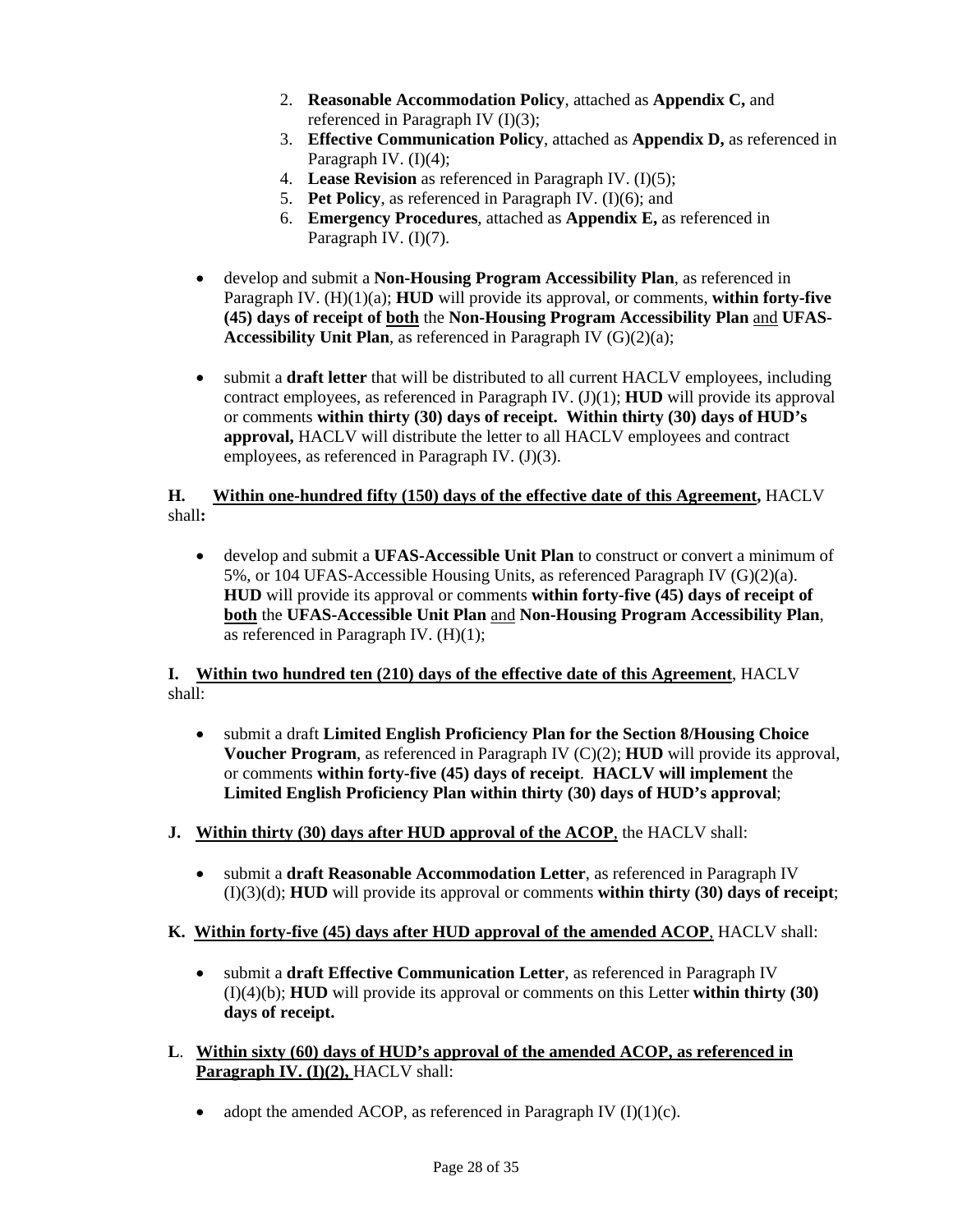- **M. Within ninety (90) days following HUD's approval of the UFAS-Accessible Unit Plan**, HACLV shall:
	- commence the procurement process for the construction or conversion of the UFAS-Accessible Units, as referenced in Paragraph IV.  $(G)(1)(b)$ .

### **N. Within fifteen (15) days of the completion of staff training, referenced in Paragraph IV (K)(1),** HACLV shall

- disseminate to each head of head of household a notice that provides a description of this Agreement and a brief explanation of the Reasonable Accommodation and Effective Communication Policies, as referenced in Paragraph IV (L)(1).
- **O. Within thirty (30) days of completion of the staff training referenced in Paragraph IV**   $\overline{(\mathbf{K})}$ , the HACLV shall:
	- send the approved **Reasonable Accommodation Letter** to all heads of household, as referenced in Paragraph IV. (I)(3)(e);
	- send the approved **Effective Communication Letter** to all heads of household, as referenced in Paragraph IV. (I)(4)(c)

#### **P. Within thirty (30) days of HUD's approval of the Limited English Proficiency Plan (LEP Plan), as referenced in Paragraph IV (C),** the HACLV shall:

- implement the approved LEP Plan.
- **Q. Within sixty (60) days following completed modifications at HACLV's Administrative Offices,** as referenced in Paragraph IV. (H)(2)*,* HACLV shall:
	- provide written certification through a qualified, independent third-party architectural and/or engineering firm, approved by HUD, that the Administrative Office(s) comply with the requirements of UFAS, and, where applicable, the ADA Standards. *See* Paragraph IV.  $(H)(2)(g)$ .
- **R. Within ninety (90) days following HACLV's completion of the UFAS-Accessible Units,**  as referenced in Paragraph IV. (G)(1) and (2), above, HACLV shall:
	- provide written certification through a qualified, independent third-party architectural and/or engineering firm, approved by HUD, that the UFAS-Accessible Units, including accessibility to Non-Housing Programs, comply with the requirements of UFAS, PIH Notice 2003-31 (HA), and, where applicable, the ADA Standards. *See* Paragraph IV. (G)  $(3)(b)$ :

### **S. Within three (3) years of the effective date of this Agreement, or no later than December 31, 2007,** HACLV shall:

• demonstrate the completion of the construction or conversion of **104 Total Housing Units,** as described in Paragraph IV. (G)(1). The annual production of UFAS-Accessible Units will occur at the following rate: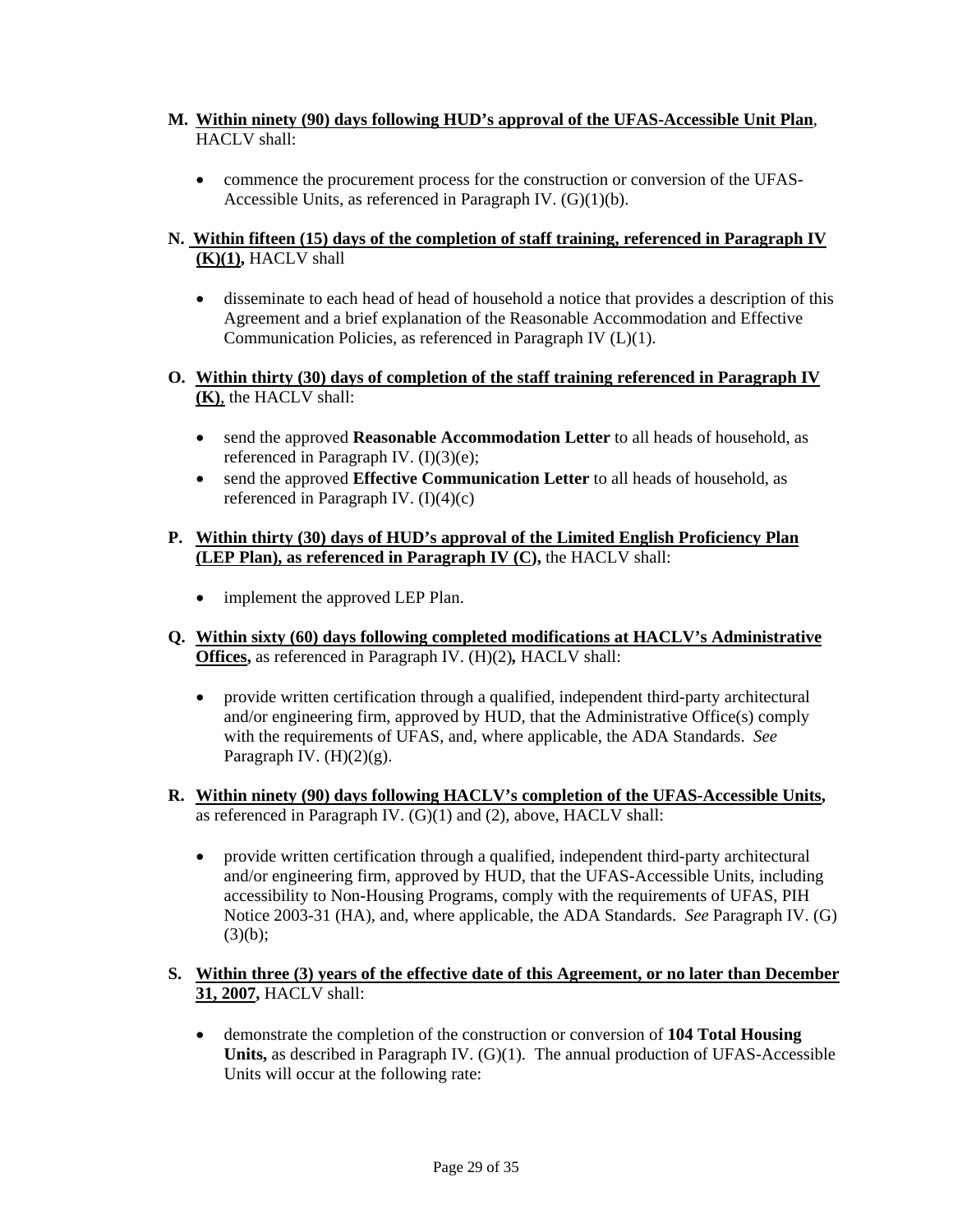- 35 units by **December 31, 2005;**
- 35 units by **December 31, 2006;** and,
- 34 units by **December 31, 2007;**

### **T. At time of lease-up or re-certification of every UFAS-Accessible unit**, HACLV shall:

• execute a Lease that requires a family without a resident with a disability to relocate to a vacant, non-accessible unit within thirty (30) days of notice by the HACLV that there is a current resident or an eligible applicant with a disability who requires the features of that unit, as referenced in Paragraph IV. (I)(5).

### **U. For the duration of the Agreement,** HACLV shall:

- provide all new HACLV employees, including contract employees, **during the mandatory new employee orientation,** with a copy of the letter referenced in Paragraph IV.  $(J)(3)$ ;
- **During the mandatory new employee orientation,** HACLV shall provide the educational program, as referenced in Paragraph IV (K), to all new employees and contract employees;
- maintain **Attendance Logs** for each training session conducted for the duration of this Agreement, as referenced in Paragraph IV.  $(K)(1)(d)$ ;
- provide a refresher notice, as referenced in Paragraph IV. (L)(2), to each head of household or his/her designee at the time of annual re-certification that describes this Agreement and a brief explanation of the Reasonable Accommodation Policy, as referenced in Paragraph IV. (L)(2).

### **V**. **Quarterly Reports:**

- The HACLV will submit quarterly reports as stipulated below during the first year of this Agreement. The Department will review the HACLV's progress in effectuating the provisions of this VCA. If the Department determines that HACLV's actions are consistent with provisions of the VCA, subsequent reports will be submitted semiannually;
- The HACLV will continue to submit quarterly reports of the UFAS-Accessible Unit Plan Reports for the duration of the Agreement;
- Each Quarterly Report will cover the time period of the quarter ending on the last day of the month before the end of the quarter. [For example, if the Quarterly Report is due on April 30, 2005, the Quarterly Report will cover the period from January 1, 2005-March 30, 2005];
- **Beginning April 30, 2005, and at quarterly intervals for the duration of the Agreement (i.e., July 2005; October 2005, January 2006, etc.), HACLV shall:**
	- submit a quarterly report **UFAS-Accessible Unit Plan Reports,** as referenced in Paragraph IV.  $(G)(4)(c)$ ;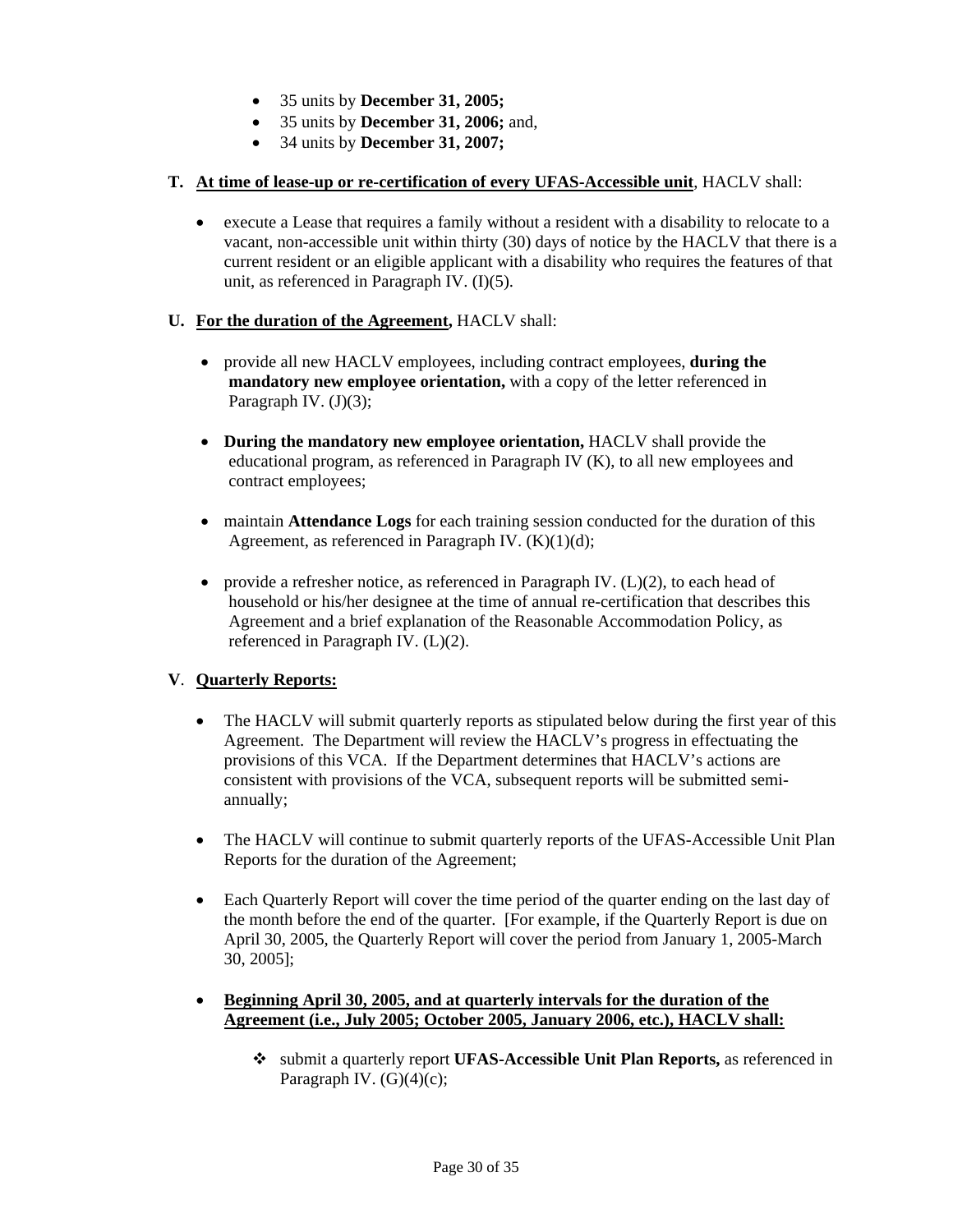- **Beginning April 30, 2005, and at quarterly intervals for the first year after the effective date of this duration of the Agreement (i.e., July 2005; October 2005; January 2006, etc.), HACLV shall:**
	- submit a quarterly **Scattered Site Inventory and Occupancy Report**, as referenced in Paragraph IV. (B)(1)(a);
	- submit a quarterly **Offer, Acceptance, Refusal, Applicant rejection, Transfers,**  and Eviction Report, as referenced in Paragraph IV. (B)(1)(b)(ii):
	- submit a quarterly **Affirmative Fair Housing Marketing Plan Report**, as referenced in Paragraph IV.  $(B)(1)(c)$ ; -
	- submit a quarterly **Limited English Proficiency Implementation Report,** as referenced in Paragraph IV. (C)(5);
	- submit a **narrative description of each reasonable accommodation request** and/or inquiry, as referenced in Paragraph IV.  $(I)(3)(f) \& (g)$ ;
	- $\bullet$  provide HUD with its quarterly reports that summarize the progress toward developing the **educational program** and the dates the trainings were conducted, as referenced in Paragraph IV. (K)(4);
	- provide HUD with quarterly reports that reflect the HACLV's use of the Lease Revision to transfer residents without disabilities out of accessible units to provide housing for persons with disabilities who require the accessibility features of the unit, as referenced in Paragraph IV. I. (5)(a).

#### **W**. **Semi-Annual Reports:**

- **Beginning April 30, 2006**, if the Department determines that the quarterly reports submitted by HACLV during the first year of this Agreement are consistent with provisions of the VCA, subsequent reports will be submitted semi-annually. The HACLV will continue to submit quarterly reports of the UFAS-Accessible Unit Plan Reports for the duration of the Agreement
	- Each Semi-Annual Report will cover the time period of the 6-month period ending on the last day of the month before the end of the 6-month reporting period. [For example, if the Semi-Annual Report is due on July 31, 2006, the Semi-Annual reporting period will cover the period from January 1, 2006-June 30, 2006;.]

### • **Beginning July 31, 2006, and at semi-annual intervals for the duration of the Agreement, HACLV shall:**

- submit a semi-annual **Scattered Site Inventory and Occupancy Report**, as referenced in Paragraph IV.  $(B)(1)(a)$ ; -
- submit a semi-annual **Offer, Acceptance, Refusal, Applicant rejection, Transfers, and Eviction Report,** as referenced in Paragraph IV. (B)(1)(b)(ii);
- submit a semi-annual **Affirmative Fair Housing Marketing Plan Report**, as referenced in Paragraph IV. (B)(1)(c); -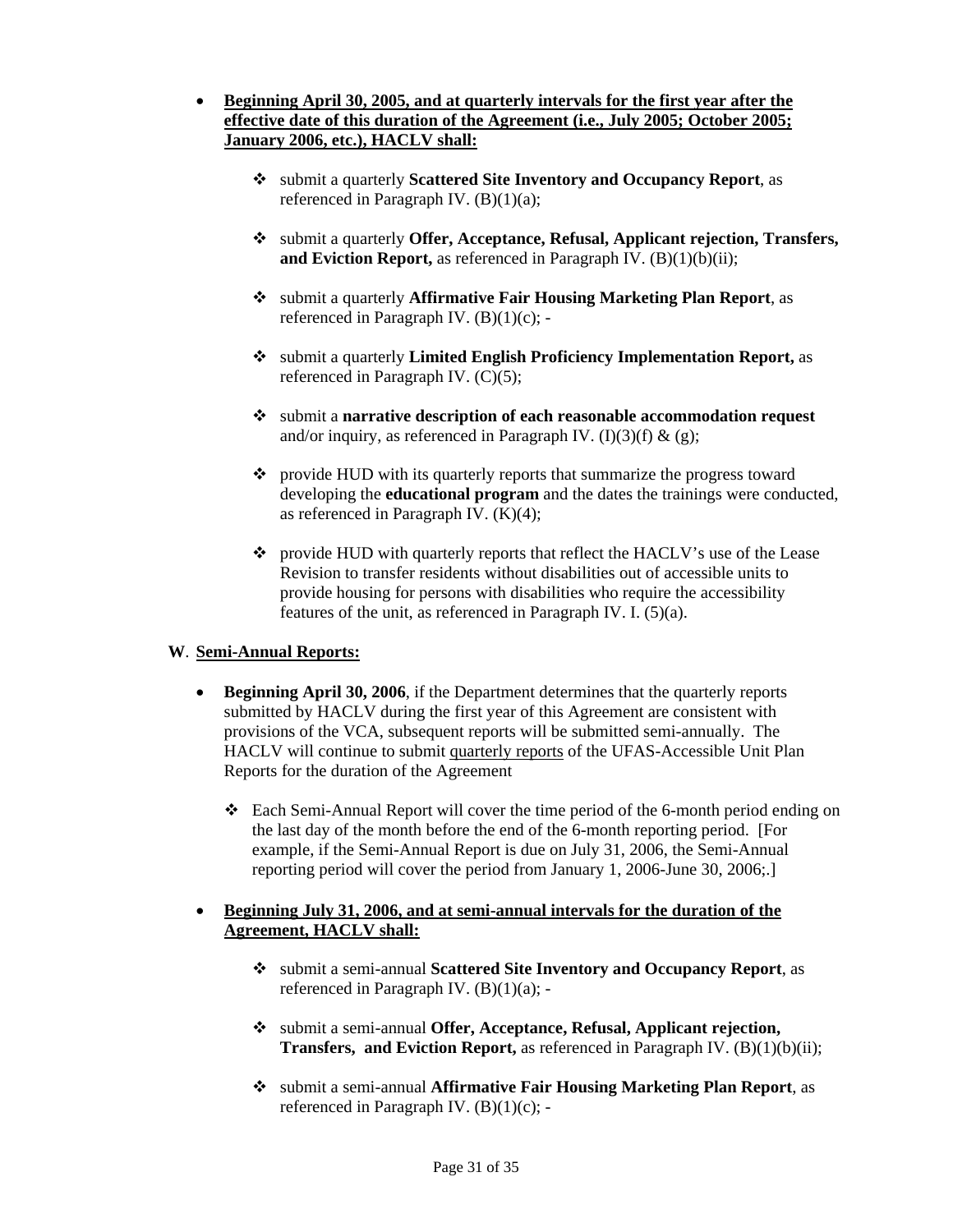- submit a semi-annual **Limited English Proficiency Implementation Report,** as referenced in Paragraph IV. (C)(5);
- \* submit a Progress Report that documents its progress in meeting the approved goals and timetables for the **Replacement Housing Plan,** as referenced in Paragraph IV. (E) [The Progress Report is due only if the HACLV plans to either develop or acquire replacement housing stock during the term of this Agreement.];
- submit a narrative description of each R**easonable Accommodation Request** and/or inquiry, as referenced in Paragraph IV.  $(I)(3)(f) \& (g)$ ;
- provide HUD with semi-annual reports that summarize the progress toward developing the **Educational Program** and the dates the trainings were conducted, as referenced in Paragraph IV. (K)(4);
- provide HUD with quarterly reports that reflect the HACLV's use of the Lease Revision to transfer residents without disabilities out of accessible units to provide housing for persons with disabilities who require the accessibility features of the unit, as referenced in Paragraph IV. I. (5)(a).
- **X. If during the term of this Agreement HACLV plans to either develop or acquire replacement housing stock, HACLV** must create and submit to HUD, a **Replacement Housing Plan,** as referenced in Paragraph IV. E. **HUD** will provide its approval, or comments, within ninety (90) days of receipt. **HACLV** will implement the Replacement Housing Plan within ninety (90) days of HUD's approval of the Replacement Housing Plan.
- **Y**. **During the first year after the effective date of this Agreement**, HUD shall conduct quarterly meetings with HACLV to review HACLV's progress in complying with the requirements of the VCA. Thereafter, HUD and HACLV shall conduct annual meetings to review the progress of the VCA.

### **VI. RECORDKEEPING REQUIREMENTS**

- A. During the term of this Agreement, HACLV shall maintain records, including those required under HUD program regulations, which disclose all individuals who apply for public housing assistance and the manner in which each application is resolved.
- B. During the term of this Agreement, HACLV shall maintain all HACLV resident files, including applications for residency, disability status, rental agreements or leases, notices and letters to residents, requests for reasonable accommodations, and notices of termination, along with any and all material relating to HACLV's implementation of the Section 504 and ADA requirements of this Agreement.
- C. During the term of this Agreement, HACLV shall maintain files containing documentation of its efforts to meet the following obligations of this Agreement:
	- (1) Scattered Site Inventory and Occupancy Report;
	- (2) Offer, Acceptance, Refusal, Applicant Rejection, Transfers, and Eviction**;**
	- (3) Affirmative Fair Housing Marketing Plan;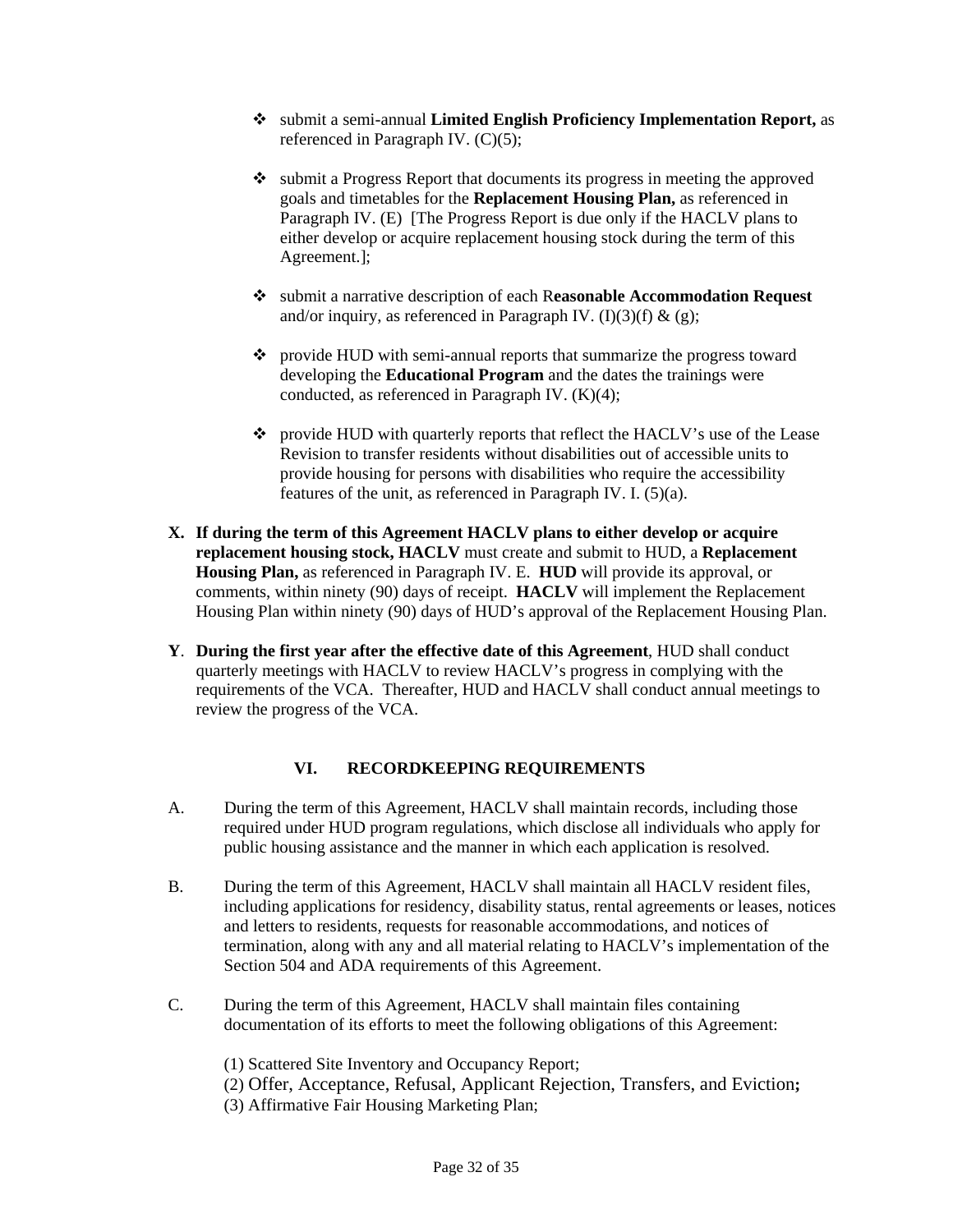- (4) Limited English Proficiency Plan;
- (5) UFAS-Accessible Unit Plan;
- (6) Non-Housing Program Accessibility Plan;
- (7) Administrative Offices Accessibility Plan;
- (8) Transfer Policy;
- (9) Reasonable Accommodation Policy;
- (10) Effective Communication Policy;
- (11) Employee Notification; and,
- (12) Employee Education.
- D. During the term of this Agreement, HACLV shall maintain copies of all claims, investigative records, and requests for reasonable accommodations and its review materials and documents related to those requests, including grievance process materials.
- E. Beginning one (1) year after the effective date of this Agreement, HACLV shall provide an annual report on the disposition of the above claims, requests and grievances. Upon request, HACLV also will make these records available for inspection to appropriate Department employees.

### **VII. IMPLEMENTATION, MONITORING, AND ENFORCEMENT**

- A. HUD will monitor HACLV's implementation of this Agreement. During the first year after the effective date of this Agreement, HUD and HACLV will meet quarterly to discuss the HACLV's progress towards meeting the requirements of this Agreement. Thereafter, at its discretion, HUD may convene meetings with HACLV's Executive Director, Voluntary Compliance Agreement Administrator, Section 504/ADA Coordinator and/or other appropriate HACLV personnel, with notice to the Executive Director, to discuss progress with implementing the terms of this Agreement, propose modifications, or conduct other business with respect to this Agreement.
- B. In the event that HACLV fails to comply in a timely fashion with any requirement of this Agreement without obtaining advance written agreement from HUD, the Department may enforce the terms of this Agreement by any contractual, statutory or regulatory remedy available to HUD.
- C. Failure by HUD to enforce this entire Agreement or any provision in the Agreement with regard to any deadline or any other provision herein shall not be construed as a waiver of its right to do so with regard to other deadlines and provisions of this Agreement. Furthermore, HUD's failure to enforce this entire Agreement or any provision thereof shall not be construed as a waiver of any obligation of HACLV under this Agreement.

### **VIII. EFFECT OF NON-COMPLIANCE WITH THIS AGREEMENT**

A. The parties intend to resolve their disputes with respect to non-compliance with this Agreement in a timely and efficient manner. Upon a finding of non-compliance, HUD will provide HACLV with a written statement specifying the facts of the alleged noncompliance and a reasonable opportunity to resolve or cure the alleged non-compliance; or, in the alternative, an opportunity to negotiate in good faith HUD's findings of noncompliance. However, if the Department determines that HACLV has not satisfactorily resolved the findings of non-compliance, the Department may take any of the following actions for non-compliance, unless specifically noted otherwise in this Agreement.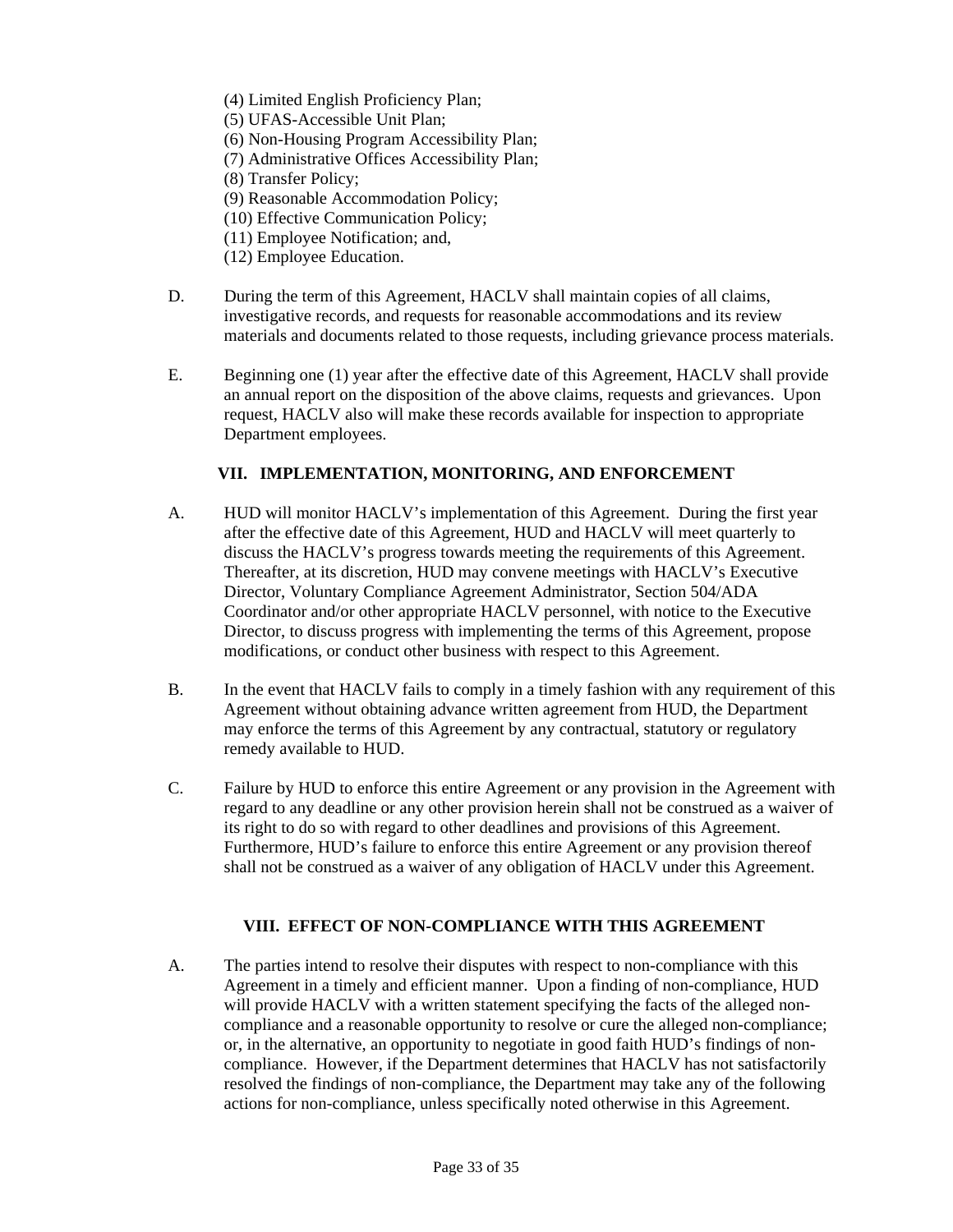- 1. Any act(s) or omission(s) by an HACLV employee who violates the terms of this Agreement may serve as grounds for HUD's imposing debarment, as set forth in 24 C.F.R. § 24.300; suspension, as set forth in 24 C.F.R. § 24.400; or limited denial of participation, as set forth in 24 C.F.R. § 24.705 for that employee.
- 2. Any act(s) or omission(s) that violates the terms of this Agreement may serve as grounds for HUD's declaring a breach of the annual contributions contract (ACC) with respect to some or all of HACLV's functions.
- 3. Any act(s) or omission(s) that violates the terms of this Agreement may serve as grounds for HUD's withholding some or all of HACLV's Capital Fund Program funding. 24 C.F.R. § 968.335.
- 4. Any act(s) or omission(s) that violates the terms of this Agreement may serve as grounds for the Department to deny HACLV high performer status. 24 C.F.R. § 901.115(e).
- 5. Any act(s) or omission(s) that violates the terms of this Agreement may serve as grounds for the United States to seek specific performance of any or all of the provisions of this Agreement in federal court.
- 6. Any act(s) or omission(s) that violates the terms of this Agreement may serve as grounds for the Department to conduct a compliance review under Section 504, the ADA, or other appropriate statutory or regulatory authority.
- 7. Any act(s) or omission(s) that violates the terms of this Agreement may serve as grounds for the United States to pursue an action in federal court for failure to comply with civil rights authorities.
- B. The acts set forth in this Section VIII are not mutually exclusive, and the Department has the right to pursue any or all of these remedies or any other remedies available under law.